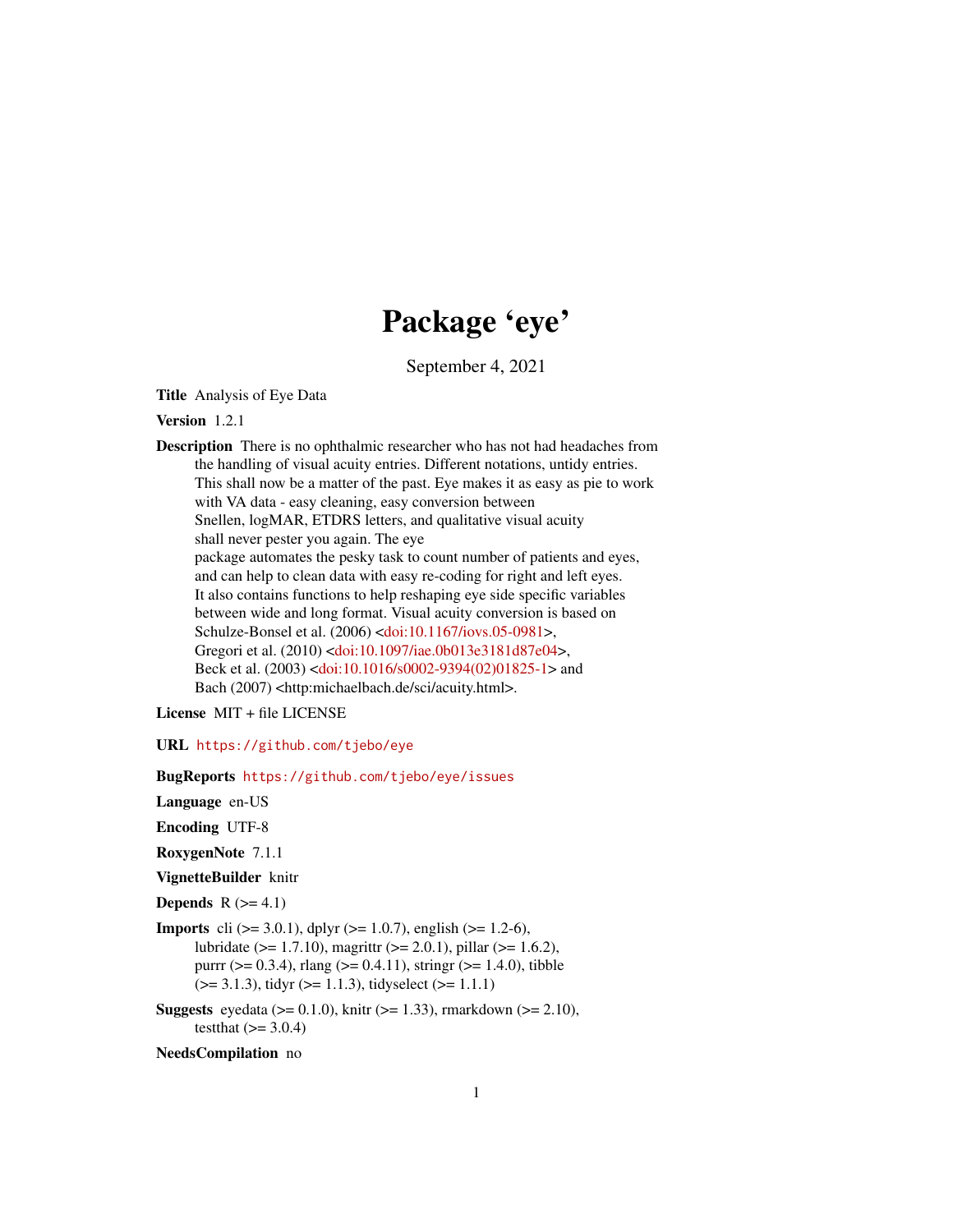Author Tjebo Heeren [aut, cre] (<<https://orcid.org/0000-0001-5297-2301>>),

Maintainer Tjebo Heeren <tjebo@gmx.de>

Repository CRAN

Date/Publication 2021-09-04 18:00:02 UTC

## R topics documented:

Antoine Fabri [ctb]

| $\mathcal{D}_{\mathcal{L}}$ |
|-----------------------------|
| 5                           |
| 5                           |
| 7                           |
| -8                          |
| $\overline{9}$              |
|                             |
|                             |
|                             |
|                             |
|                             |
|                             |
|                             |
| -17                         |
|                             |
|                             |
|                             |

#### **Index** [23](#page-22-0)

blink *Your data in a blink of an eye*

#### Description

blink summarizes your data tailored to the need of ophthalmic research: It looks for VA and IOP columns and summarises those with common statistics. In order to make it work, it requires specific column naming - please see section "column names" and "data coding". For more details how blink works, see vignette("eye")

```
blink(x, va_to = "logmar", va_cols = NULL, iop_cols = NULL, fct_level = 0:4)
```
<span id="page-1-0"></span>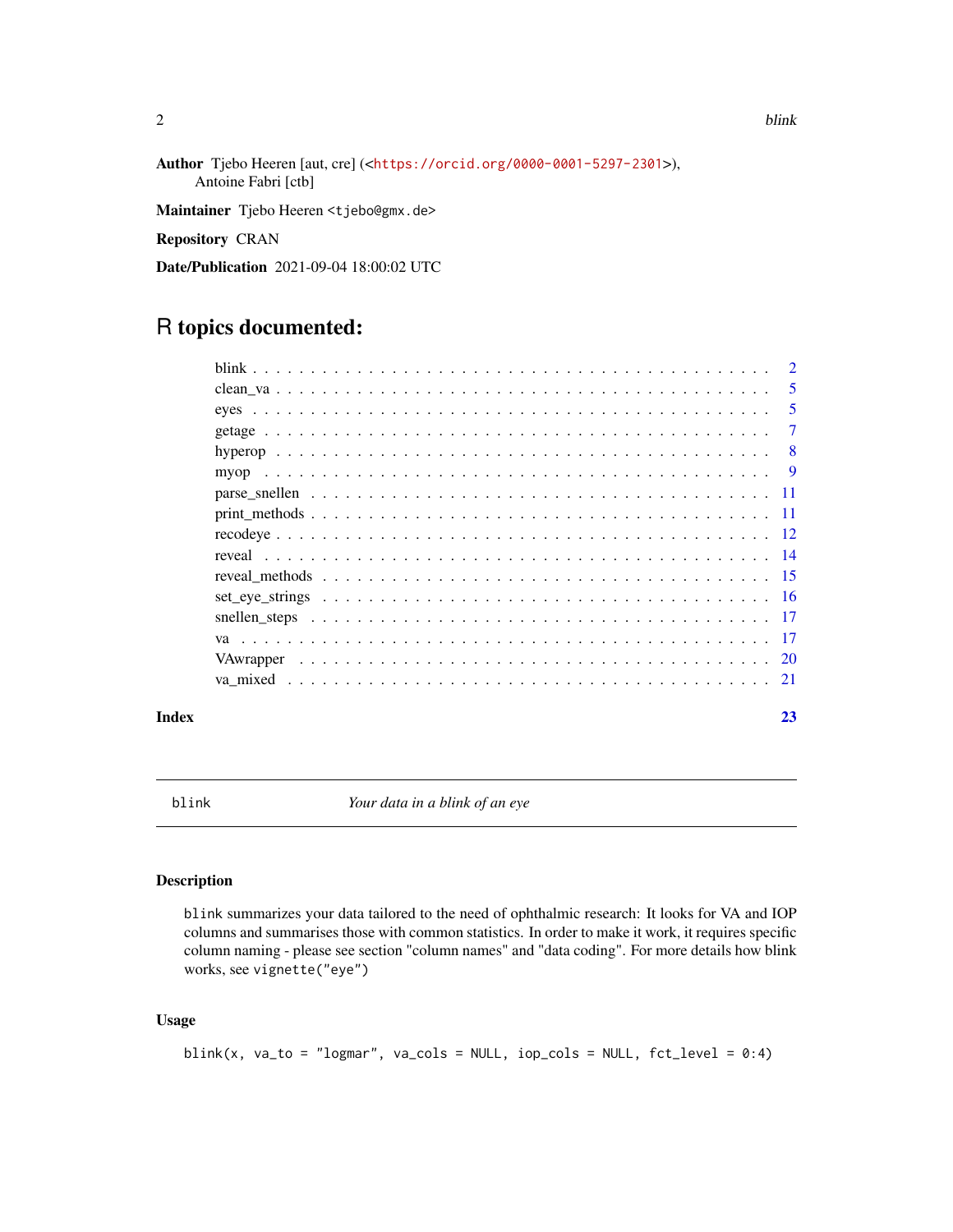#### <span id="page-2-0"></span>blink 3

#### Arguments

| $\mathsf{x}$ | data frame                                                                                                           |
|--------------|----------------------------------------------------------------------------------------------------------------------|
| va_to        | to which VA notation (passed to $va()$ )                                                                             |
| va_cols      | if specified, overruling automatic VA columns selection. tidyselection supported                                     |
| iop_cols     | if specified, overruling automatic IOP columns selection. tidyselection sup-<br>ported                               |
| fct level    | Remove columns for Summarizing when all unique values fall into range, char-<br>acter or numeric vector, default 1:4 |

## Details

blink is basically a wrapper around [myop,](#page-8-1) [eyes](#page-4-1) and [reveal:](#page-13-1)

- Duplicate rows are always removed
- Column names are prepared for myopization (see [myop\)](#page-8-1)
- VA will always be converted to logmar

## Value

object of class blink and list. Class blink contains the myopized data, count of patients and eyes, and summaries for visual acuities and intraocular pressure.

#### Data coding

- Only common codes supported:
- eyes: "r", "re", "od", "right" or numeric coding  $r:l = 0:1$  or 1:2
- Visual acuity: "VA", "BCVA", "Acuity"
- Intraocular pressure: "IOP", "GAT", "NCT", "pressure"

## Column name rules

- No spaces!
- Do not use numeric coding for eyes in column names
- Separate eye and VA and IOP codes with underscores ("bcva\_l\_preop", "VA\_r", "left\_va", "IOP\_re")
- Avoid separate VA or IOP codes if this is not actually containing VA/ IOP data (e.g. "stableVA" instead of "stable\_va", ChangeIOP instead of "change\_IOP")
- Keep names short
- Don't use underscores when you don't have to. Consider each section divided by an underscore as a relevant characteristic of your variable. ("preop" instead of "pre\_op", "VA" instead of "VA\_ETDRS\_Letters")
- Use common codes for your patient column (see [eyes,](#page-4-1) section Guessing) (e.g., "pat", "patient" or "ID", ideally both: "patientID" or "patID")
- Don't be too creative with your names!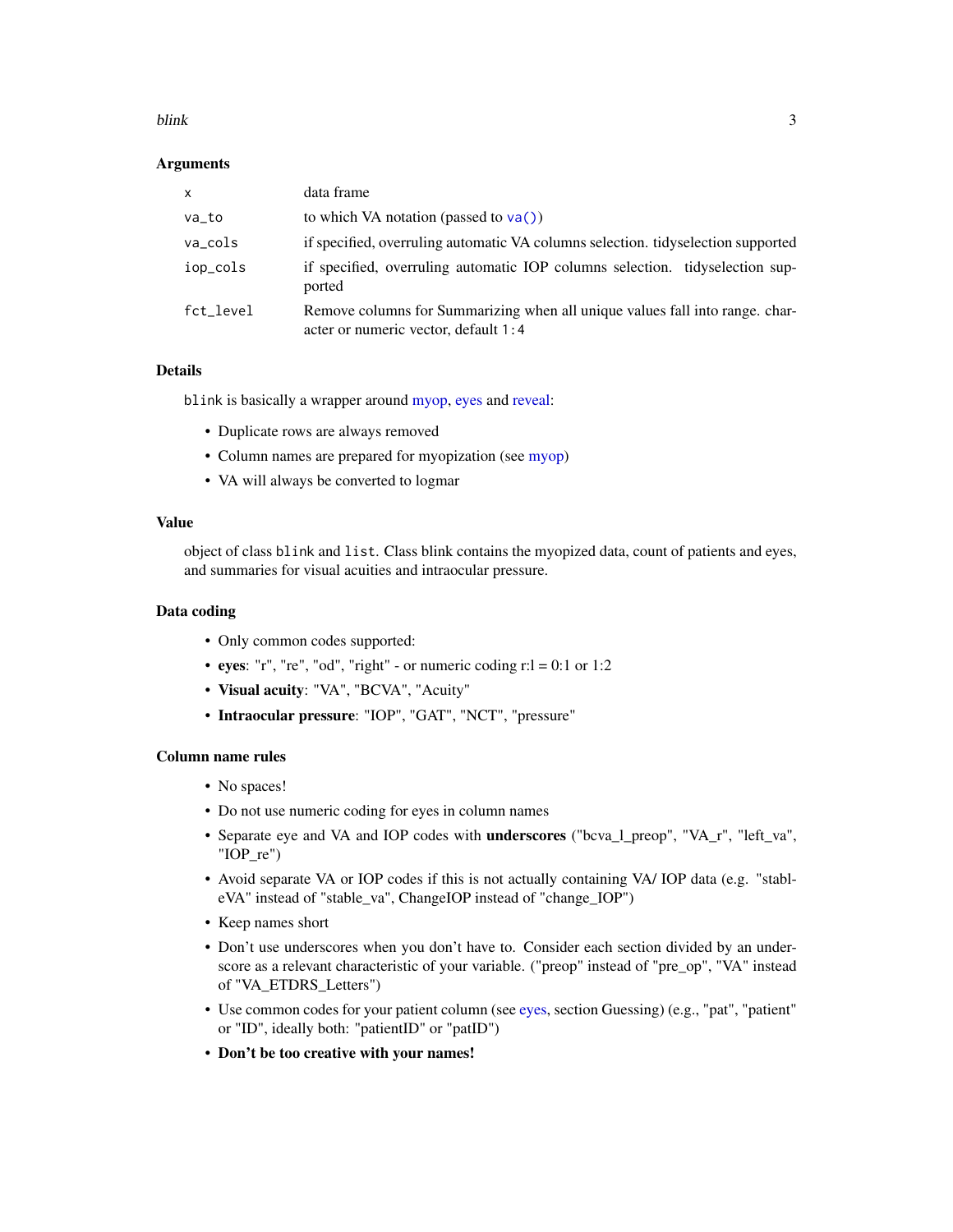#### Good names:

```
-c("patid","surgery_right","iop_r_preop","va_r_preop","iop_r","iop_l")
```
## OK names

-c("Id","Eye","BaselineAge","VA\_ETDRS\_Letters","InjectionNumber"): Names are long and there are two unnecessary underscore in the VA column. Better just "VA" -c("id", "r", "1"): All names are commonly used (good!), but which dimension of "r"/"l" are we exactly looking at?

Bad names (eye will fail)

- c("id","iopr","iopl","VAr","VAl"): eye won't be able to recognize IOP and VA columns
- c("id","iop\_r","iop\_l","stable\_iop\_r","stable\_iop\_l"): eye *may* wrongly identify the (probably logical) columns "stable\_iop" as columns containing IOP data. Better maybe: "stableIOP\_l"
- c("person","goldmann","vision"): eye will not recognize that at all

#### tidy data

blink and myop work more reliably with clean data (any package will, really!). [clean data.](https://tidyr.tidyverse.org/articles/tidy-data.html)

## column removal

Done with [remCols:](#page-0-0) Removes columns that only contain values defined in *fct\_levels* or logicals from selected columns (currently for both automatically and manually selected columns). fct levels are removed because they are likely categorical codes.

## See Also

#### [About tidyselection.](https://tidyselect.r-lib.org/reference/language.html)

How to rename your columns (two threads on stackoverflow.com):

- [Rename columns 1](https://stackoverflow.com/questions/7531868/how-to-rename-a-single-column-in-a-data-frame)
- [Rename columns 2](https://stackoverflow.com/questions/20987295/rename-multiple-columns-by-names/59567220#59567220)

#### Examples

```
library(eyedata)
blink(amd2)
messy_df <- data.frame( id = letters[1:3],
iop_r_preop = sample(21:23), iop_r_postop = sample(11:13),
iop_l_postop = sample(11:13), iop_l_prop = sample(31:33),
va_r_preop = sample(41:43), va_l_preop = sample(41:43),
va_r_postop = sample(51:53), val_postop = sample(45:47)\lambdablink(messy_df)
```
<span id="page-3-0"></span>4 blink and the state of the state of the state of the state of the state of the state of the state of the state of the state of the state of the state of the state of the state of the state of the state of the state of th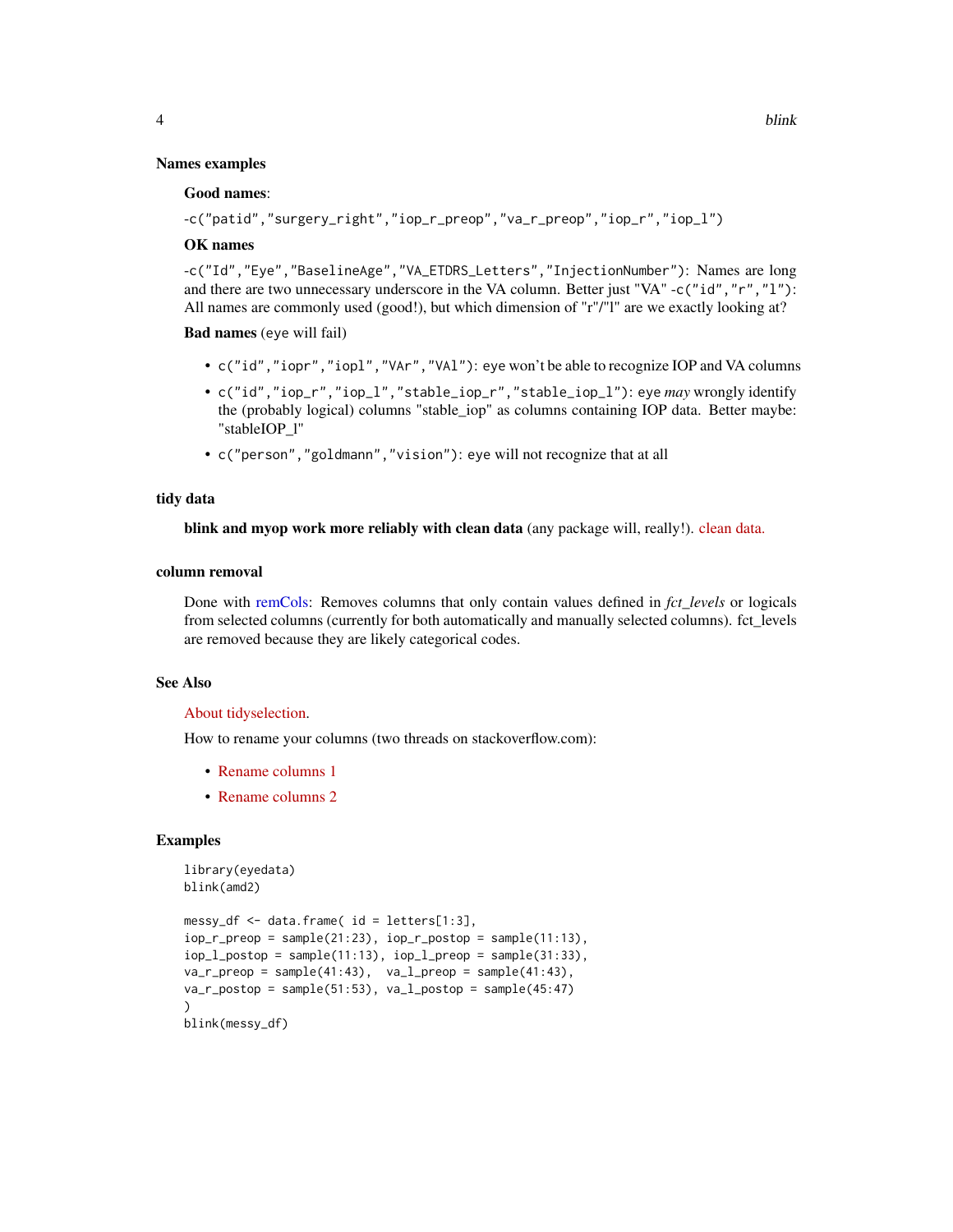<span id="page-4-2"></span><span id="page-4-0"></span>

#### Description

VA cleaning:

- 1. [tidyNA:](#page-0-0) Replacing empty placeholders (".","", "(any number of empty space)", "NULL", "NA", "N/A", "-") - any cases - with NA
- 2. Simplifying the notation for qualitative VA notation (NPL becomes NLP, PL becomes LP)
- 3. Removing non-Snellen character strings

## Usage

```
clean_va(x, quali = c("nlp", "lp", "hm", "cf"), message = TRUE)
```

```
cleanVA(x, quali = c("nlp", "lp", "hm", "cf"), message = TRUE)
```
#### Arguments

| $\mathsf{x}$ | Vector with VA entries                        |
|--------------|-----------------------------------------------|
| quali        | strings for qualitative visual acuity entries |
| message      | message for replaced NA values                |

#### Value

character vector

## See Also

Other VA cleaner: [va\(](#page-16-1))

<span id="page-4-1"></span>

eyes *Count patients and eyes*

## Description

Counts number of subjects and right and left eyes. Columns are guessed.

```
eyes(x, id_col = NULL, eye_col = NULL, dropunknown = TRUE, details = FALSE)
e_yestr(x, ..., english = "small", caps = FALSE)
```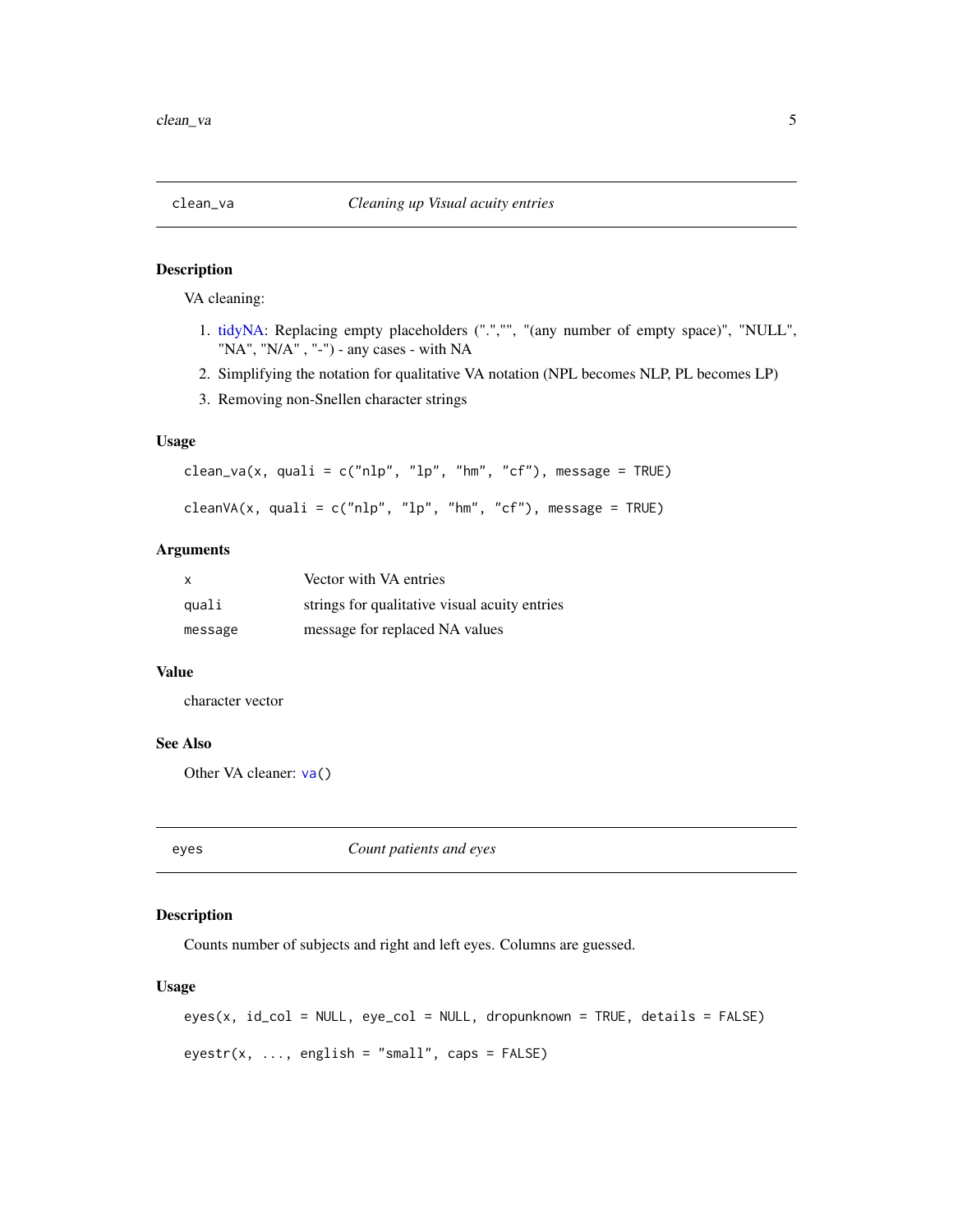#### <span id="page-5-0"></span>Arguments

| X           | required. (data frame)                                                                                                                              |
|-------------|-----------------------------------------------------------------------------------------------------------------------------------------------------|
| id_col      | Subject identifying column, passed as (quoted) character Can also be abbrevi-<br>ated to "id" as per partial matching                               |
| eye_col     | Eye identifying column, passed as (quoted) character. Can also be abbreviated<br>to "eye" as per partial matching                                   |
| dropunknown | introduces NA for values not recognized by recodeye                                                                                                 |
| details     | if TRUE, will add information about which and how many subjects have only<br>one eye or both included, and provide a list of subject IDs for each   |
| $\ddots$    | passed to eyes                                                                                                                                      |
| english     | Which numbers to be written in plain english: choose "small" for numbers till<br>12, "all" (all numbers), or "none" (or any other string!) for none |
| caps        | if TRUE, first number will have capital first letter                                                                                                |

## Value

List (of class "eyes" with count of patients and eyes if "details = TRUE", an list of class "eyes\_details" will be returned

eyestr: Character string - can be directly pasted into reports

#### Column guessing

id\_col and eye\_col arguments overrule the name guessing for the respective columns (here, cases need to match). Both arguments can be abbreviated (*id* or *eye*) as per partial argument name matching.

For any below, cases are always ignored (column names can be in upper or lower case, as you please)

## patient ID columns:

- First, eyes is looking for names that contain both strings "pat" and "id" (the order doesn't matter) - you can change this with [set\\_eye\\_strings](#page-15-1)
- Next, it will look for columns that are plainly called "ID"
- Last, it will search for all names that contain either "pat" or "id"

#### eye column:

• eyes primarily looks for columns called either "eye" or "eyes", (you can change this with [set\\_eye\\_strings\)](#page-15-1) and if they are not present, columns containing string "eye" (e.g., EyeName will be recognized)

## Eye coding

The following codes are recognized: (change this with [set\\_eye\\_strings\)](#page-15-1)

- integer coding 0:1 and 1:2, right eye being the lower number.
- right eyes: c("r", "re", "od", "right") and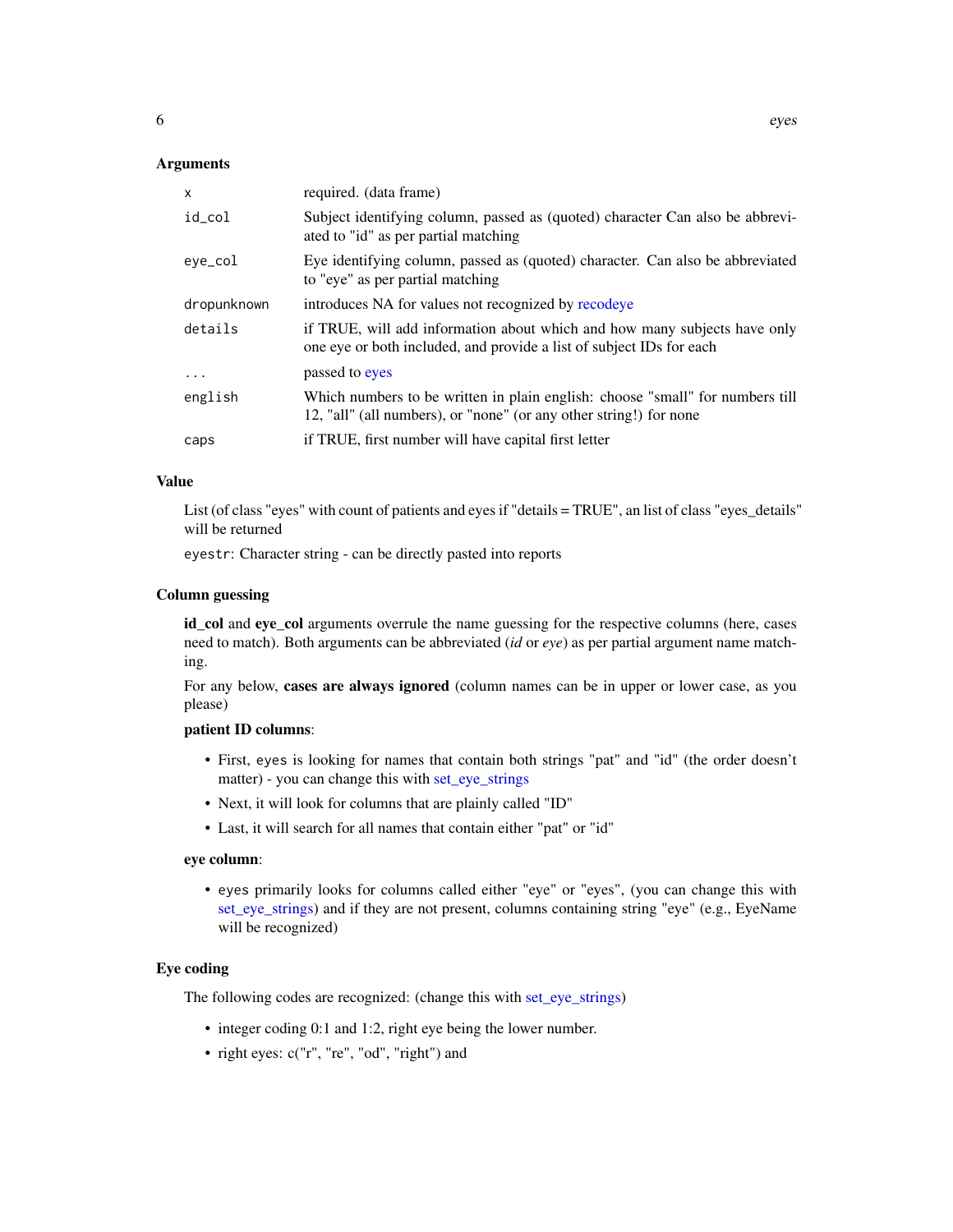<span id="page-6-0"></span>getage  $\Box$ 

- left eyes: c("l", "le", "os", "left") and
- both eyes: c("b", "both", "ou")

If your eye column contains other values, they will be dropped to NA (dropunknown) or kept (and then only patients will be counted, because coding remains unclear). Recommend then to recode with [recodeye](#page-11-1)

#### eyestr

eyestr creates a string which can be pasted into reports. It currently only supports "x eyes of n patient(s)" This is a limitation, but I guess in the vast majority of cases will be "correct". To use for other categories (e.g., "people" or "participants"), use eyes(...)[1]

## Examples

```
library(eyedata)
eyes(amd2)
## If you code your eyes with different strings,
## e.g., because you are using a different language,
## you can change this either with 'set_eye_strings'
set_eye_strings(right = c("droit", "od"), left = c("gauche", "og"))
## restore defaults with
set_eye_strings()
# Examples for the usage of eyestr
eyestr(amd2)
set.seed(1)
ls\_dat <-
  lapply(c(1, 12, 13),
    function(x) data.frame(id = as.character(1:x),
                           eye = sample(c("r", "l"), x, replace = TRUE)))lapply(ls_dat, eyestr, english = "small")
lapply(ls_dat, eyestr, english = "all")
lapply(ls_dat, eyestr, english = "all", caps = TRUE)
lapply(ls_dat, eyestr, english = "none")
lapply(ls_dat, eyestr, english = "none")
```

```
getage getage
```
#### **Description**

calculates age in years, as durations or periods

```
getage(from_data, to_data = lubridate::now(), period = FALSE, dec = 1)
```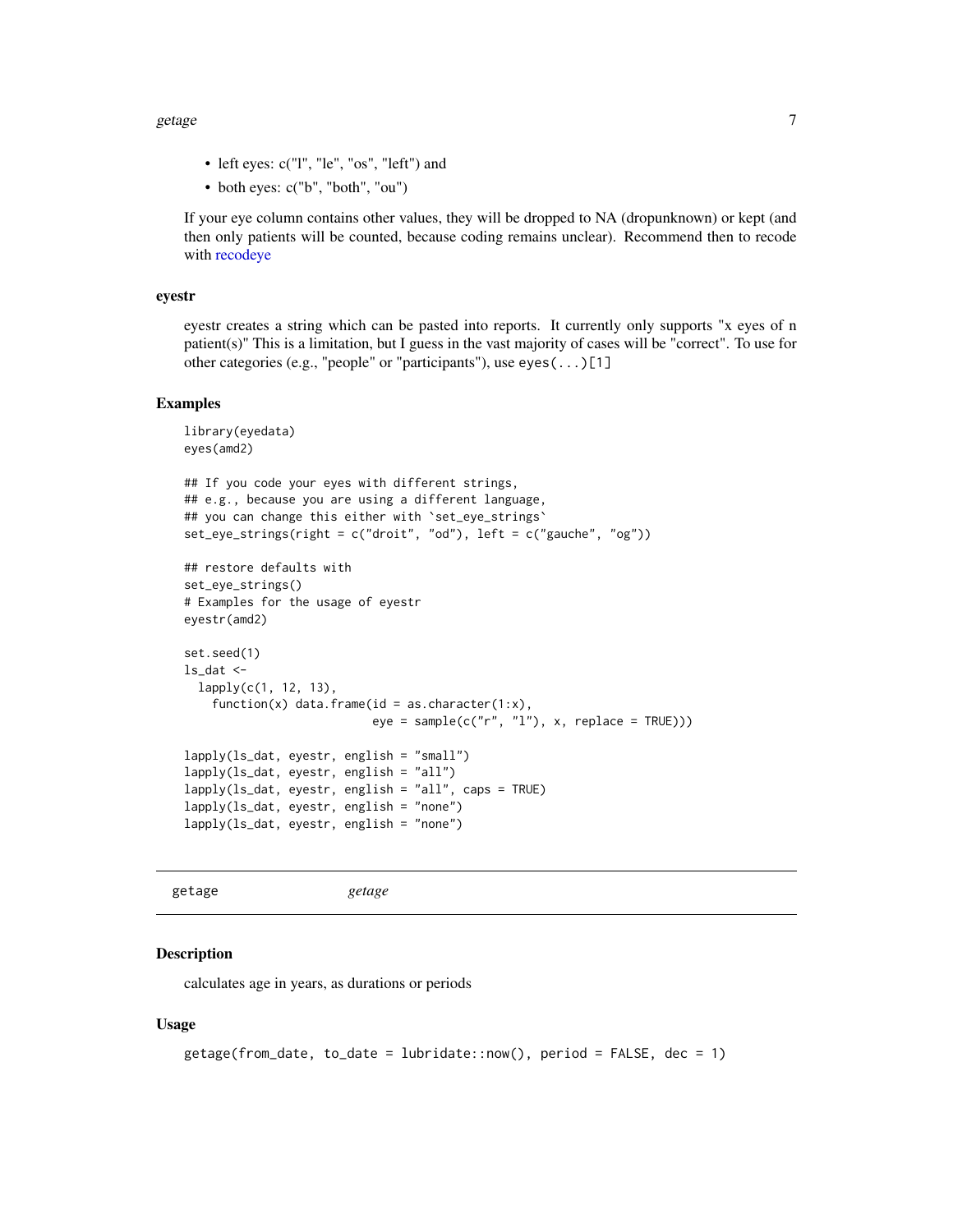#### 8 hyperoparticle in the control of the control of the control of the control of the control of the control of the control of the control of the control of the control of the control of the control of the control of the con

## Arguments

| from_date | start date                                             |
|-----------|--------------------------------------------------------|
| to date   | end date                                               |
| period    | Calculating period (TRUE) or duration (FALSE- default) |
| dec       | How many decimals are displayed                        |

## Value

Numeric vector

## Author(s)

Antoine Fabri and Tjebo Heeren

## See Also

[OP on stackoverflow](https://stackoverflow.com/a/47529507/7941188) from which this function was inspired. [Read about periods and durations](https://lubridate.tidyverse.org/articles/lubridate.html#time-intervals)

## Examples

```
getage("1984-10-16")
dob <- c("1984-10-16", "2000-01-01")
test_date <- as.Date(dob) + c(15000, 20000)
```

```
getage(dob, test_date)
```
hyperop *Hyperopic eye data*

## Description

Pivot eye-related variables to two columns

## Usage

hyperop(x, cols, eye = NULL)

## Arguments

|      | data frame                                                   |
|------|--------------------------------------------------------------|
| cols | columns which should be made "wide". Tidyselection supported |
| eve  | eye column (default looking for "eye" or "eyes", all cases)  |

<span id="page-7-0"></span>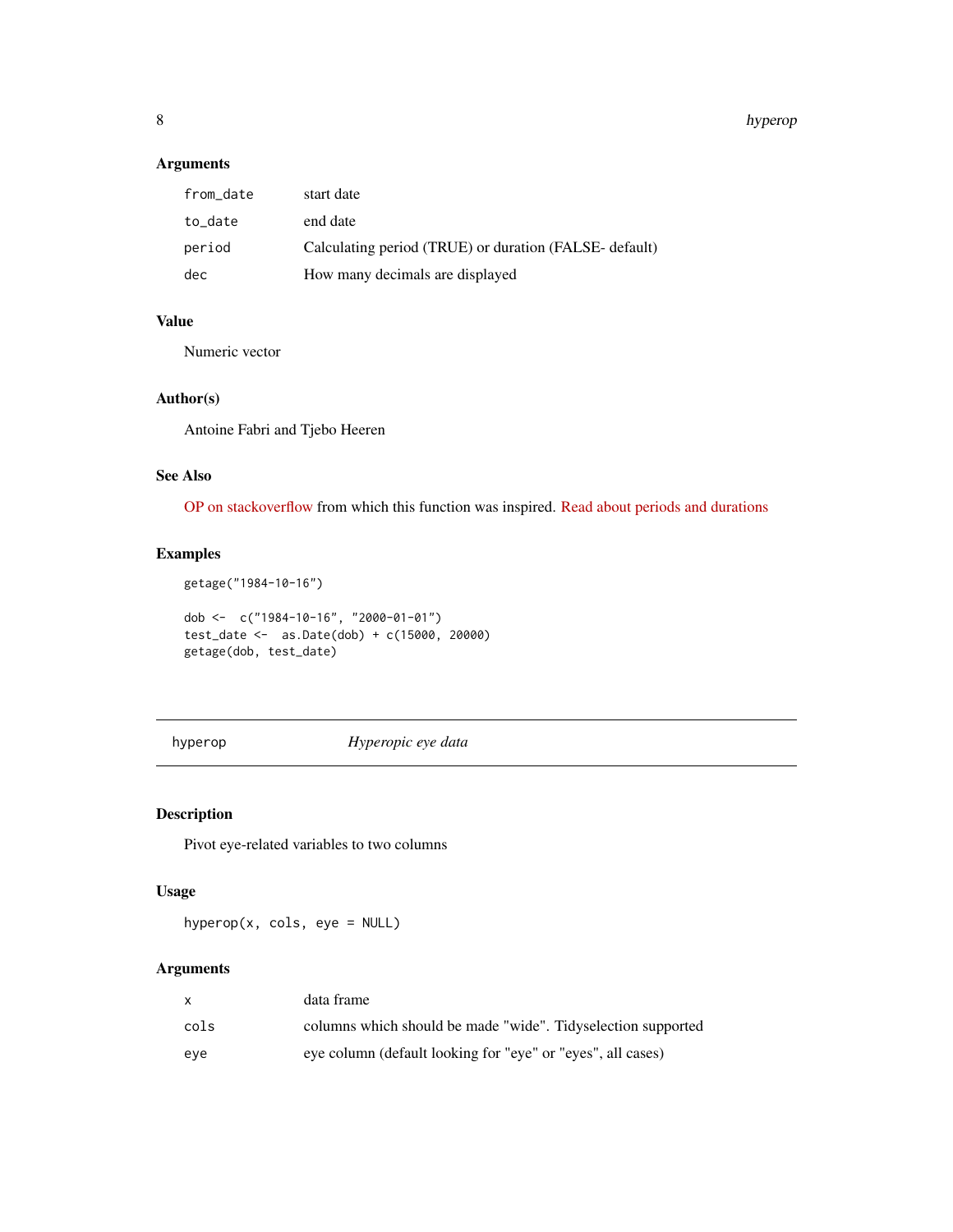#### <span id="page-8-0"></span>myop 9

## Details

Basically the opposite of [myop\(\)](#page-8-1) - a slightly intelligent wrapper around [tidyr::pivot\\_longer\(\)](#page-0-0) and [tidyr::pivot\\_wider\(\)](#page-0-0) Will find the eye column, unify the codes for the eyes (all to "r" and "l") and pivot the columns wide, that have been specified in "cols".

## Good names and tidy data always help!

For more information about shaping data and good names, see vignette("eye"), or ?blink or ?myop

## Value

A tibble, see also [tibble::tibble](#page-0-0)

## See Also

[About tidyselection](https://tidyselect.r-lib.org/reference/language.html)

## Examples

```
# Example to clean a bit messy data frame
iopva <- data.frame(
  id = c("a", "e", "j", "h"),
  va_r = c(37L, 36L, 33L, 38L),
  iop_r = c(38L, 40L, 33L, 34L),
  va_l = c(30L, 39L, 37L, 40L),iop_l = c(31L, 34L, 33L, 31L)
)
myop_iop <- myop(iopva)
hyperop(myop_iop, cols = matches("va|iop"))
```
<span id="page-8-1"></span>

#### myop *Myopic eye data*

## Description

Pivot "eye" variable to one column

```
myop(x, var = "value")myopic(x, var = "value")
```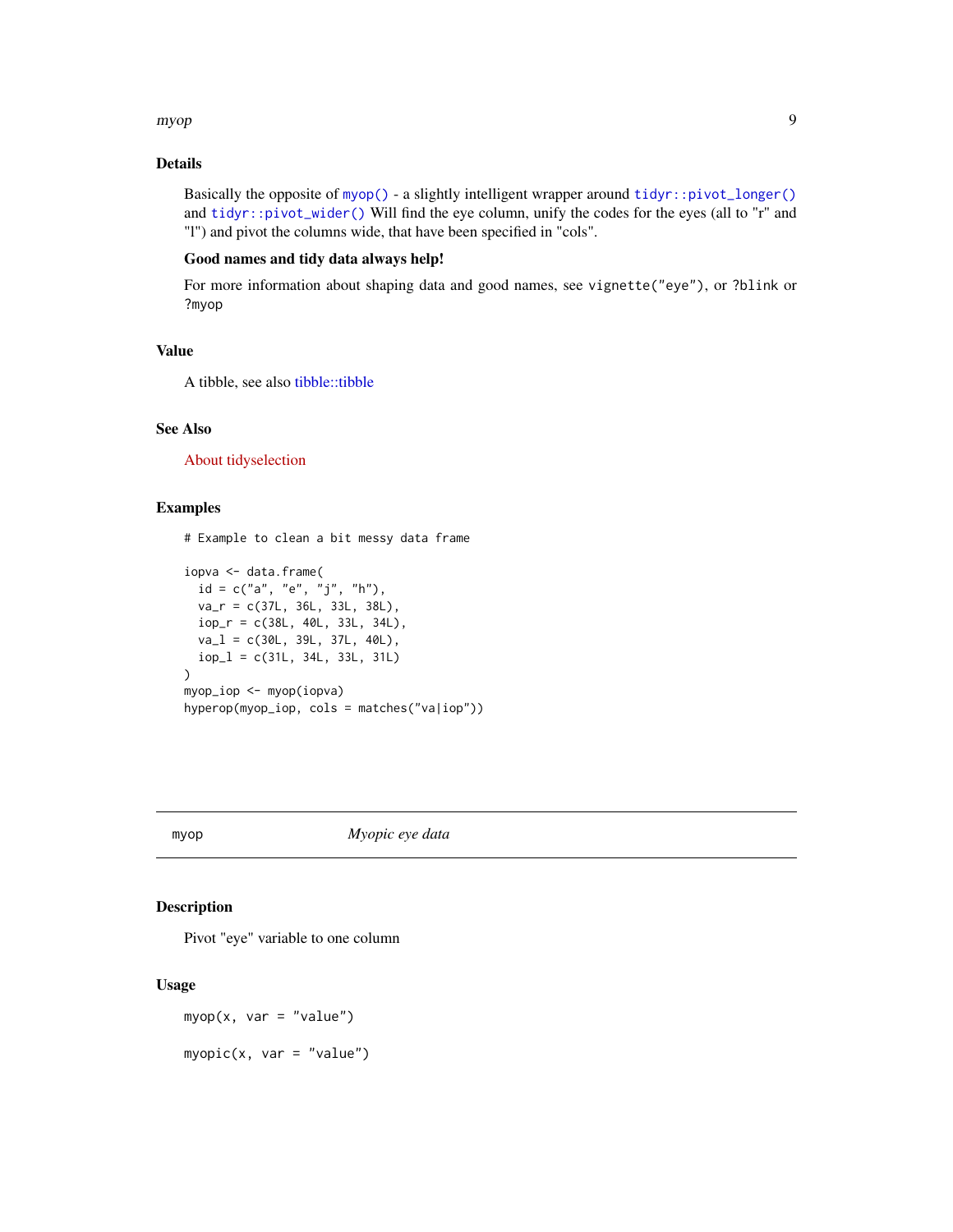<span id="page-9-0"></span>10 myop

#### Arguments

|     | data frame                                                                       |
|-----|----------------------------------------------------------------------------------|
| var | Character vector of length 1 specifying the variable if there is only one column |
|     | per eye with no further info on the variable (default "value")                   |

## Details

Out of convenience, data is often entered in a very "wide" format: there will be two columns for the same variable, one column for each eye. myop will pivot the eye variable to one column and keep all other variables wide. E.g., eight columns that store data of four variables for two eyes will be pivoted to 5 columns (one eye and four further variable columns, see also *examples*).

## myop requires a specific data format

If there is a column called "eye" or "eyes", myop will not make any changes - because the data is then already assumed to be in long format. If you *also* have columns with eye-specific values, then you have messy data. Maybe, you could remove or rename the "eye" column and then let myop do the work.

myop will only recognize meaningful coding for eyes:

- Right eyes: *"r", "re", "od", "right"*
- Left eyes: *"l", "le", "os", "left"*
- for other codes see also [eye\\_codes](#page-0-0) The strings for eyes need to be **separated by period or** underscores. (Periods will be replaced by underscores). Any order is allowed.
- Will work: "va\_r", "right\_morningpressure", "night\_iop.le", "gat\_os\_postop"
- Will fail: "VAr", "rightmorningPressure", "night\_IOPle", "gatOSpostop"

An exception is when there is only one column for each eye. Then the column names can consist of eye strings (see above) only. In this case, *var* will be used to "name" the resulting variable.

If there are only eye columns in your data (should actually not happen), myop will create identifiers by row position.

Please always check the result for plausibility. Depending a lot on how the data was entered, the results could become quite surprising. There is basically a nearly infinite amount of possible combinations of how to enter data, and it is likely that myop will not be able to deal with all of them

## Value

A tibble, see also [tibble::tibble](#page-0-0)

#### internal preparation

- Rename data names with [myop\\_rename,](#page-0-0) replacing "." with "\_"
- Use of [sort\\_substr\(\)](#page-0-0) sorting eye strings first, then strings coding for methods (IOP/VA), then the rest.

#### myopization

The actual work is done with [myopizer](#page-0-0) and [myop\\_pivot](#page-0-0)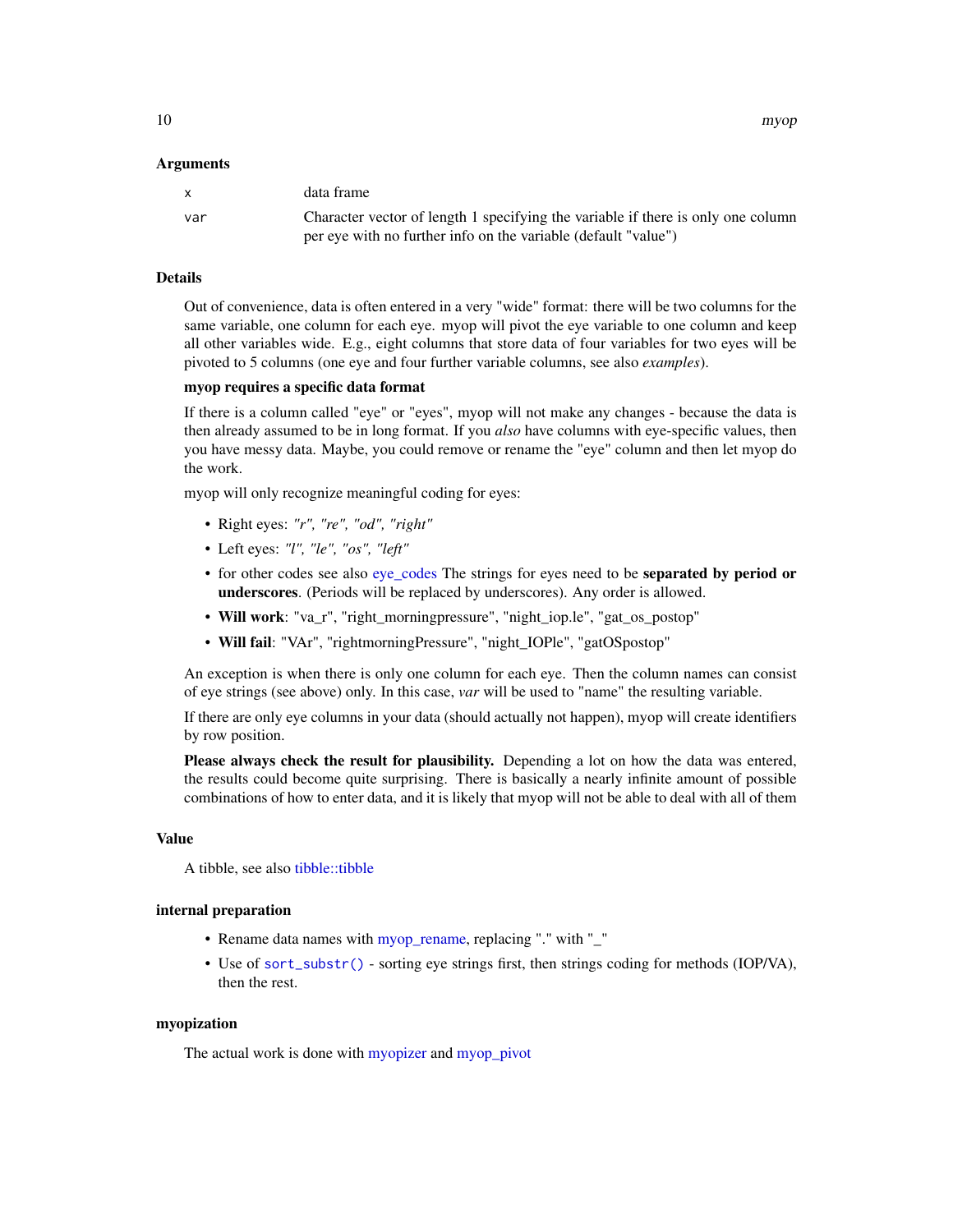## <span id="page-10-0"></span>parse\_snellen 11

#### Examples

```
# Example to clean a bit messy data frame
iopva <- data.frame(
  id = c("a", "e", "j", "h"),
  va_r = c(37L, 36L, 33L, 38L),
  iop_r = c(38L, 40L, 33L, 34L),
  va_l = c(30L, 39L, 37L, 40L),
  iop_l = c(31L, 34L, 33L, 31L)
\lambdamyop(iopva)
iop_wide <- data.frame(id = letters[1:3], r = 11:13, l = 14:16)
# the variable has not been exactly named, so you can specify
# it with the var argument
myop(iop_wide, var = "iop")
```
parse\_snellen *parsing snellen fractions to numeric values*

#### Description

parsing snellen fractions to numeric values

#### Usage

parse\_snellen(y)

#### Arguments

y vector

print\_methods *print eye classes*

#### Description

S3 methods for VA classes "snellen", "logmar" and "etdrs". snellen is always also a character classbecause it is more categorical than continuous. **logmar** and etdrs are both numerics (logMAR is double, etdrs is integer).

S3 methods for class blink

S3 methods for class eyes

S3 methods for class eyes\_details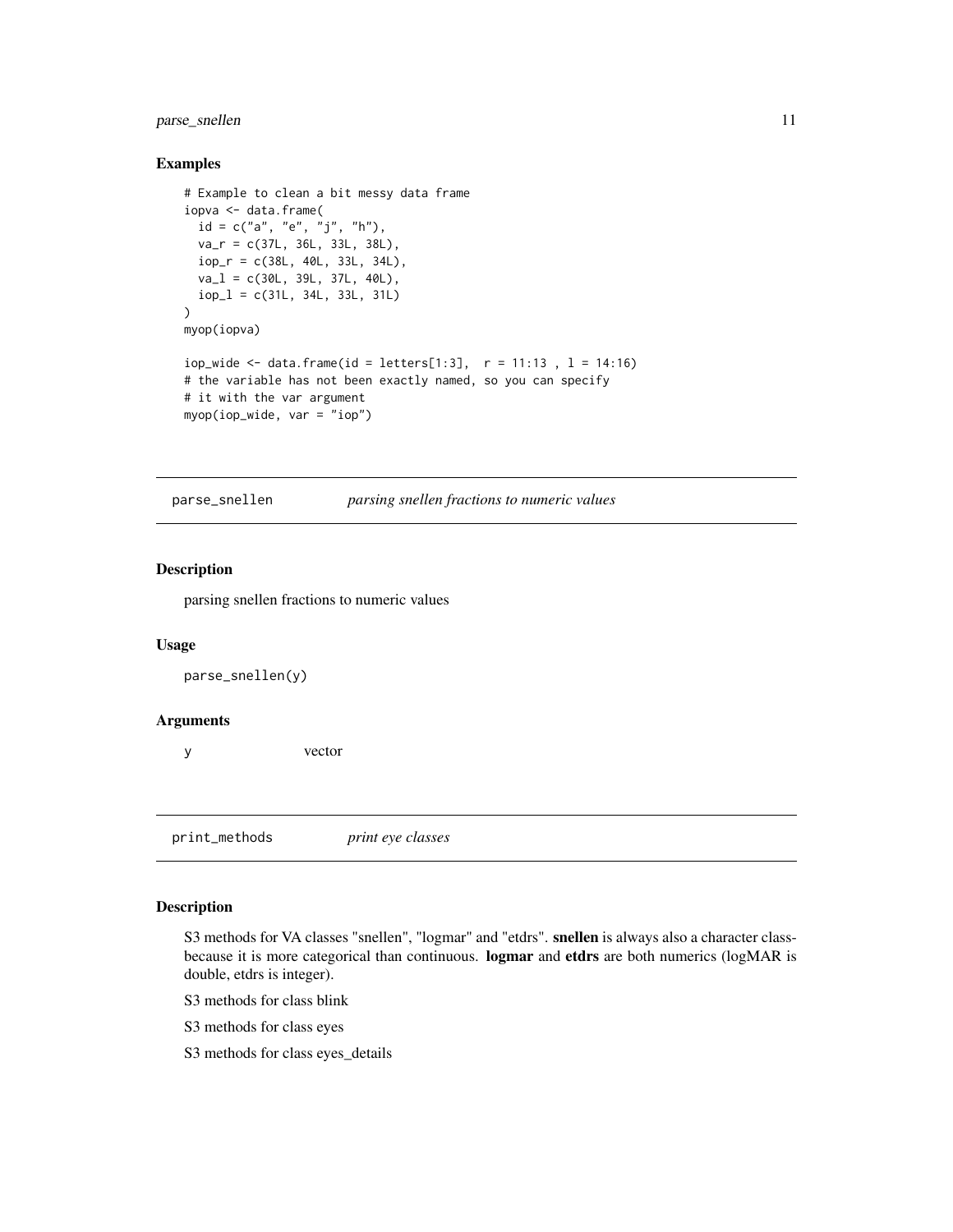## <span id="page-11-0"></span>Usage

```
## S3 method for class 'snellen'
print(x, \ldots)## S3 method for class 'logmar'
print(x, \ldots)## S3 method for class 'etdrs'
print(x, \ldots)## S3 method for class 'blink'
print(x, \ldots)## S3 method for class 'eyes'
print(x, \ldots)## S3 method for class 'eyes_details'
print(x, show = 6, ...)
```
## Arguments

| X                       | object of class "eyes details"                             |
|-------------------------|------------------------------------------------------------|
| $\cdot$ $\cdot$ $\cdot$ | arguments passed to print.default                          |
| show                    | how many subjects to be shown before printing the footnote |

#### Value

No return value, called for side effects (printing)

<span id="page-11-1"></span>

| recodeye | Recode eyes |  |
|----------|-------------|--|
|          |             |  |

## Description

```
recoding eyes to "r" and "l"
```
## Usage

```
recodeye(x, to = NULL, eyestrings = NULL, dropunknow = TRUE)
```
## Arguments

| $\mathsf{x}$ | vector of strings                                                                                                             |
|--------------|-------------------------------------------------------------------------------------------------------------------------------|
| to           | named vector to which eye codes. If unnamed, this order: $c(r, l, b)$                                                         |
| eyestrings   | named list of substrings which should be converted to right and left eyes - if<br>passed unnamed, this order: $list(r, l, b)$ |
| dropunknown  | introduces NA for values that are not part of eyestrings                                                                      |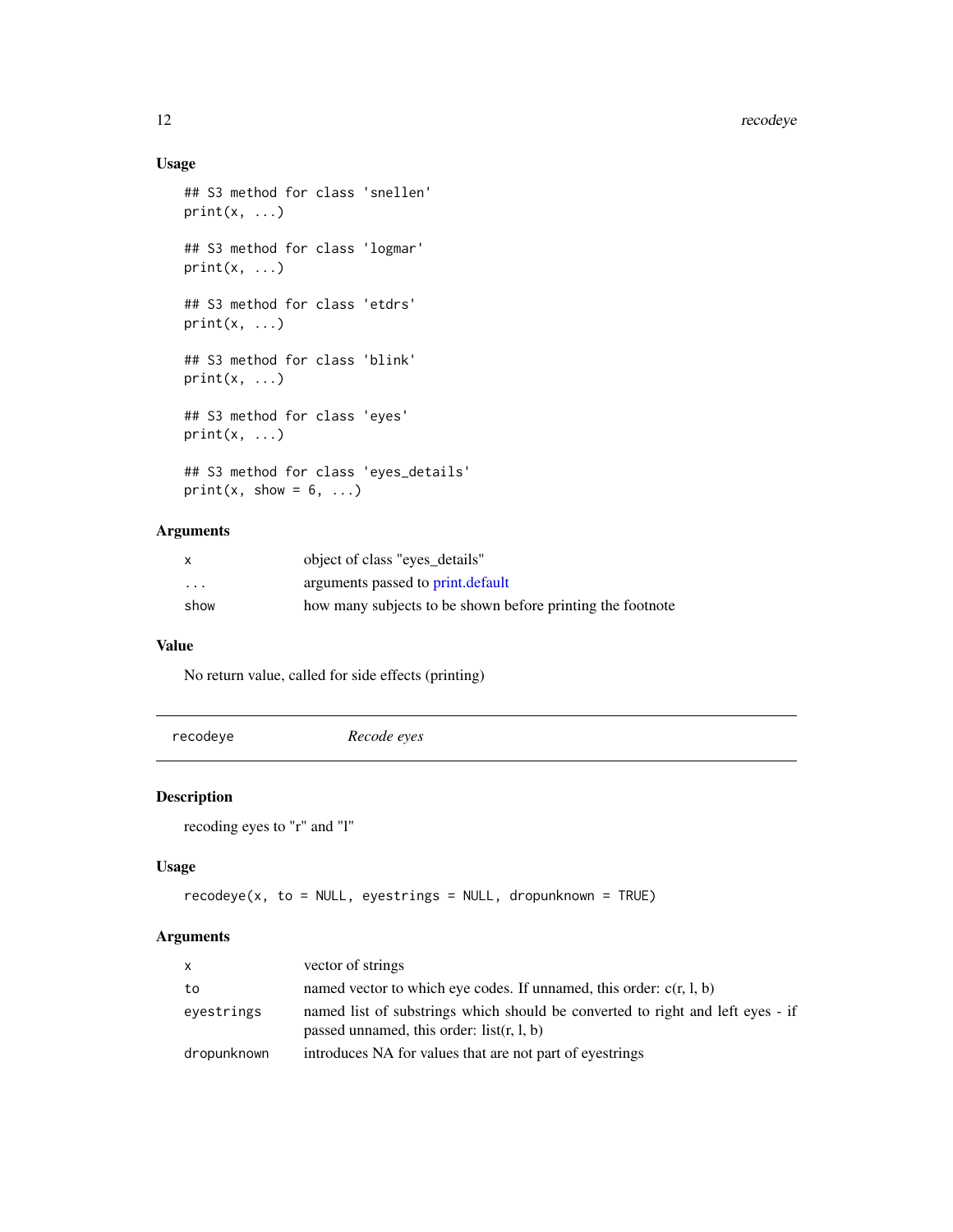#### <span id="page-12-0"></span>recodeye and the state of the state of the state of the state of the state of the state of the state of the state of the state of the state of the state of the state of the state of the state of the state of the state of t

## Value

Character vector

#### string detection

recodeye will automatically detect the following strings: right =  $c("r", "re", "od", "right"), left =$  $c("l", "le", "os", "left"), both = c("b", "both", "ou")$ 

You can change this with [set\\_eye\\_strings](#page-15-1)

## to and eyecode arguments

If passed, should ideally be of same length, and have the respective eyes at the same index (or with the same name!). If the lengths are not equal, e.g., if only "to" is passed with n elements, the shorter argument will be will be cut down to the first n elements of the longer argument.

Note that all unique strings which are part of the column should be contained in the "eyecode" argument.

#### numeric coding

Currently numeric coding only accepts binary coding (right and left eye). In order to use numeric coding for "both eyes" as well, a workaround using the eyestrings argument is suggested.

## See Also

Other string matching functions: [getElem](#page-0-0), [sort\\_substr\(](#page-0-0)), [str\\_search](#page-0-0)

#### Examples

```
x <- c("r", "re", "od", "right", "l", "le", "os", "left", "both", "ou")
recodeye(x)
## chose the resulting codes
recodeye(x, to = c("od", "os", "ou"))x < -1:2recodeye(x)
## If you code your eyes with different strings,
## e.g., because you are using a different language,
## you can change this either with the eyestrings argument,
french <- c("OD", "droit", "gauche", "OG")
recodeye(french, eyestrings = list(r = c("droit", "od"), l = c("gauche", "og")))
## or change it more globally with 'set_eye_strings'
set_eye_strings(right = c("droit", "od"), left = c("gauche", "og"))
recodeye(french)
## restore defaults with
```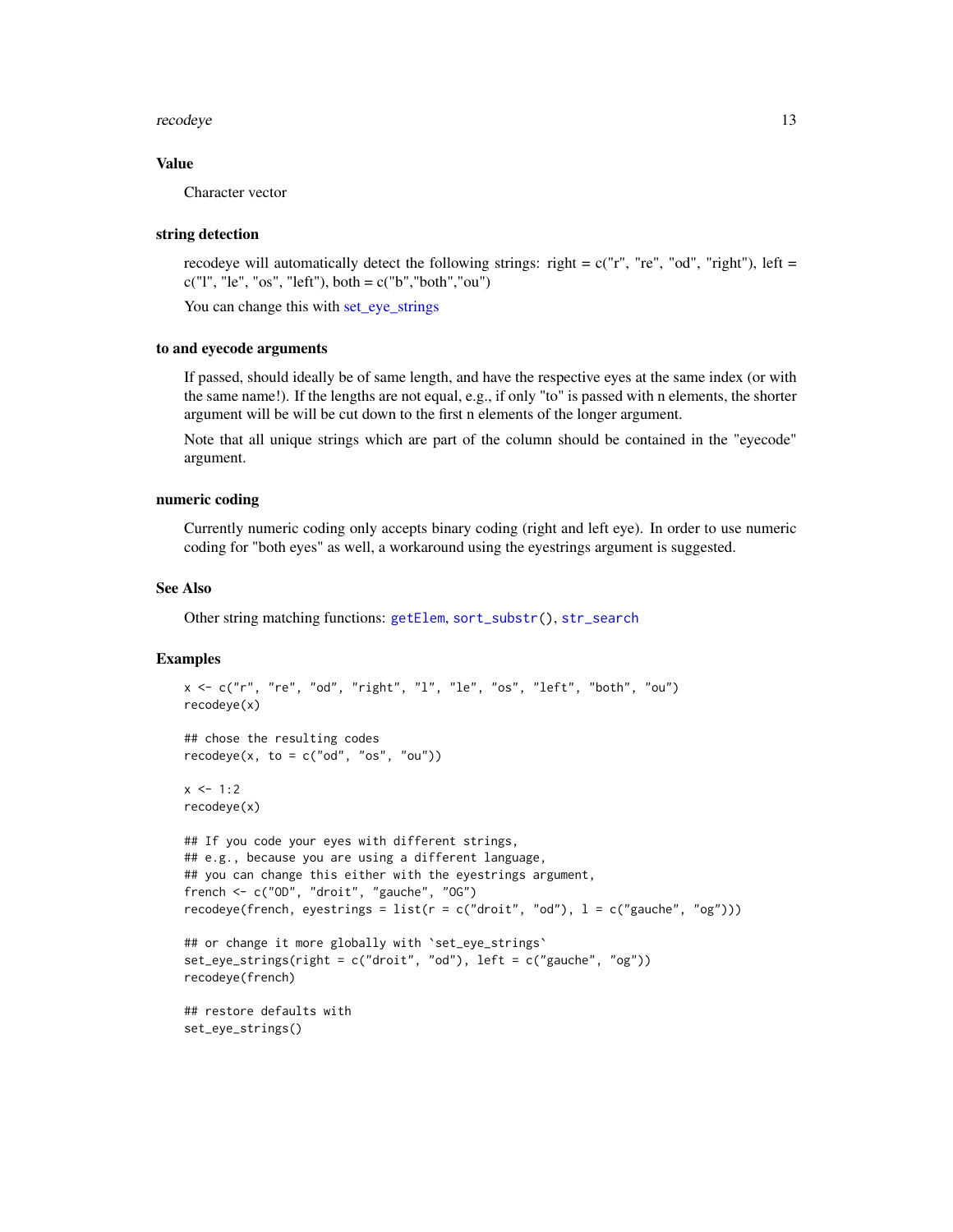<span id="page-13-1"></span><span id="page-13-0"></span>reveal *reveal*

## Description

Shows commonly used summary statistics

## Usage

reveal(x, by = NULL, dec = 1, funs = NULL)

## Arguments

| x    | data frame, numeric vector, or list of numeric vectors                                                            |
|------|-------------------------------------------------------------------------------------------------------------------|
| by   | character vector with the names of the columns. Can be several variables!                                         |
| dec  | how many decimals are displayed                                                                                   |
| funs | not really meant to be used at the moment - change the Summarizing functions<br>with a named(!) list of functions |

## Details

Character vectors (or character columns) will be removed.

## Value

data frame

## See Also

Other revealer: [reveal\\_methods](#page-14-1), [reveal\\_split\(](#page-0-0))

## Examples

```
x = y = z = c(rnorm(20), NA)mylist \le list(x = x, y = y, z = z)
## vectors
reveal(x)
reveal(1:10)
## named or unnamed list
reveal(mylist)
set.seed(42)
mydf \le cbind(group = rep(letters[1:3], 4),
setNames(as.data.frame(replicate(c(rnorm(11), NA), n = 3)), letters[24:26]))
## data frames
reveal(mydf)
## data frames by group
reveal(mydf, by = "group")
```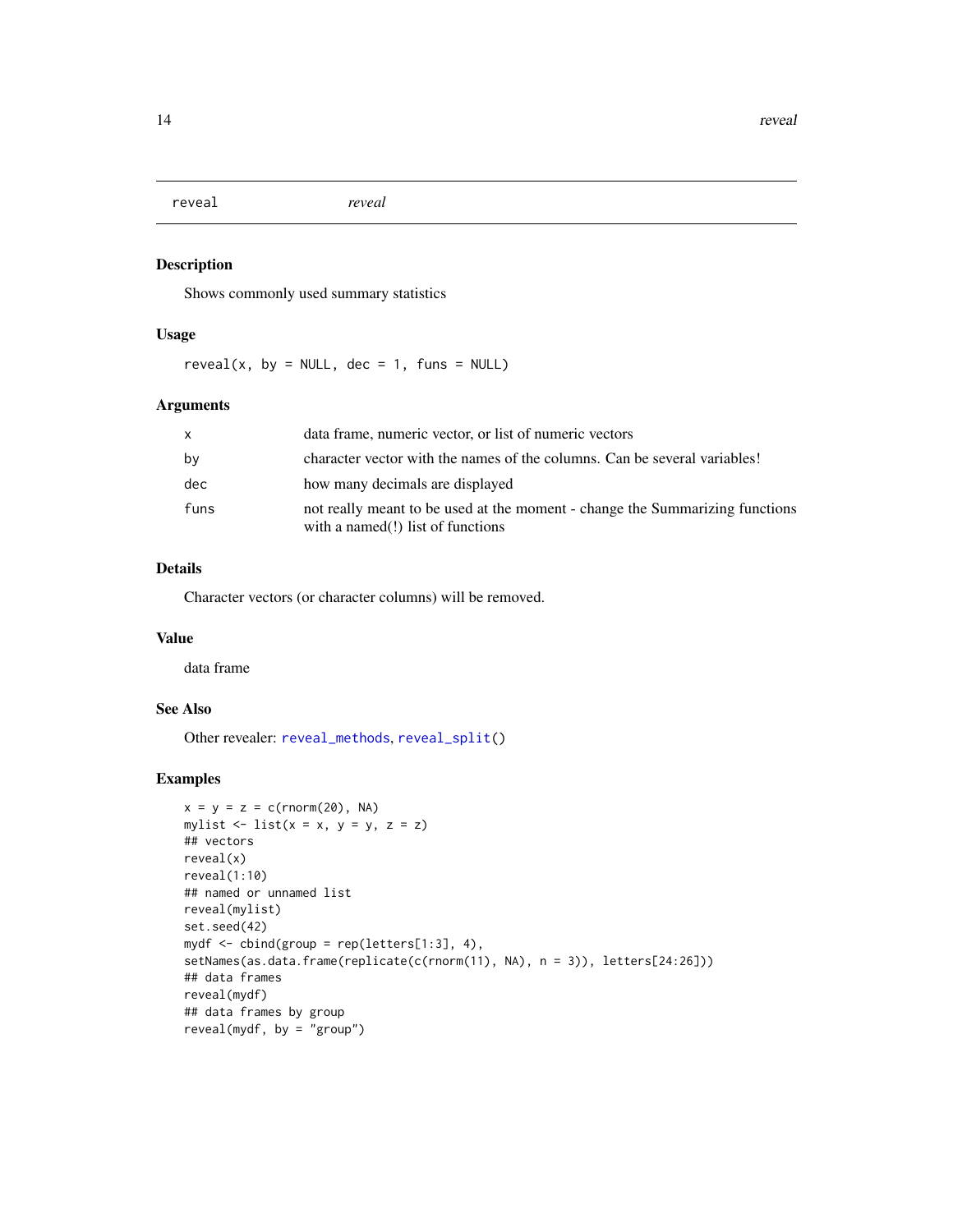<span id="page-14-1"></span><span id="page-14-0"></span>reveal\_methods *reveals little helper*

## Description

S3 generic and methods

## Usage

```
revealEye(x, ...)
## S3 method for class 'list'
revealEye(x, by, dec, funs, ...)
## S3 method for class 'numeric'
revealEye(x, dec, funs, ...)
## S3 method for class 'data.frame'
revealEye(x, dec, funs, ...)
## Default S3 method:
revealEye(x, dec, funs, ...)
```
## Arguments

| x    | data frame, numeric vector, or list of numeric vectors                                                               |
|------|----------------------------------------------------------------------------------------------------------------------|
| .    | further arguments passed to methods                                                                                  |
| bν   | character vector with the names of the columns. Can be several variables!                                            |
| dec  | how many decimals are displayed                                                                                      |
| funs | not really meant to be used at the moment - change the Summarizing functions<br>with a named $(!)$ list of functions |

## Value

data frame

## See Also

Other revealer: [reveal\\_split\(](#page-0-0)), [reveal\(](#page-13-1))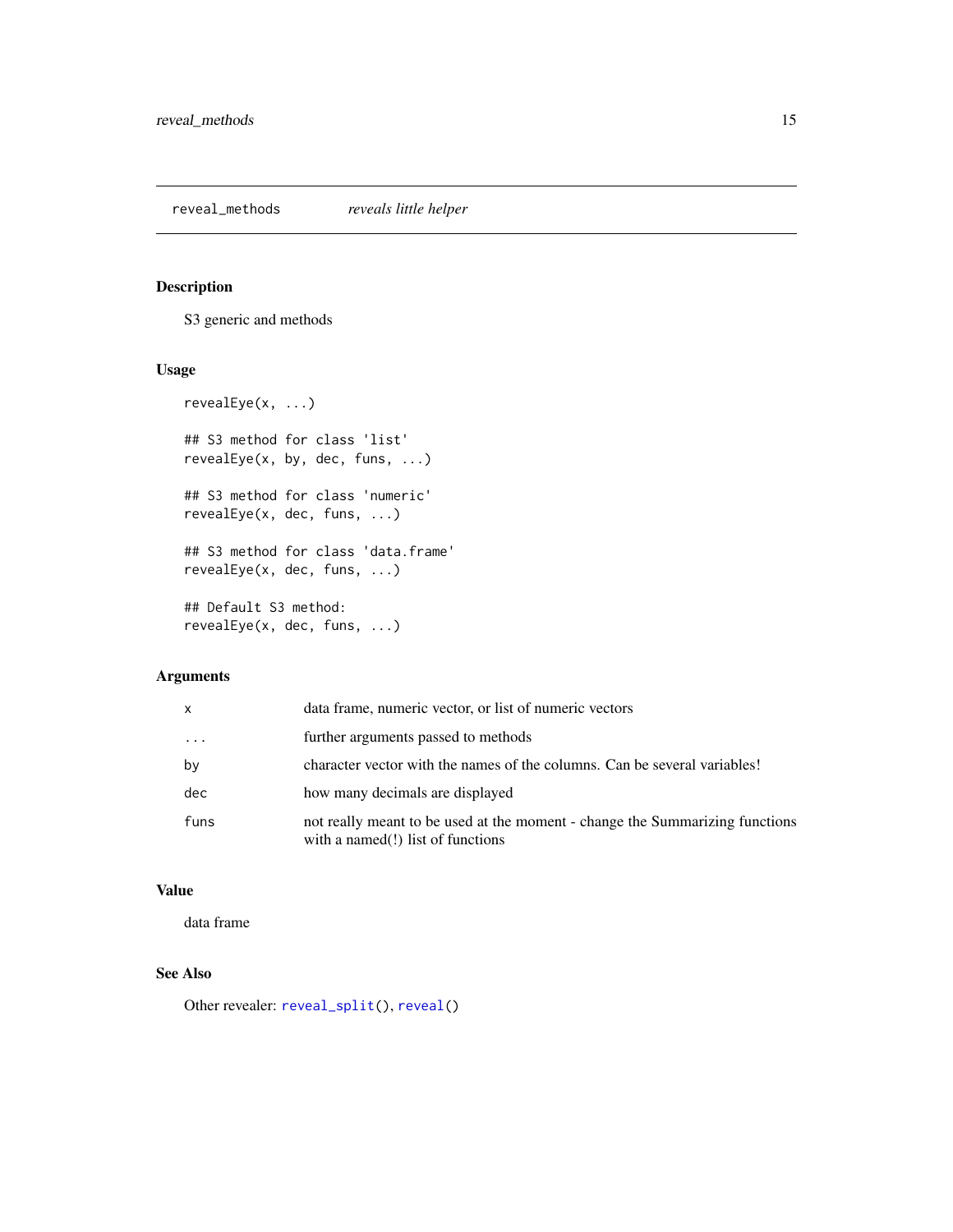<span id="page-15-1"></span><span id="page-15-0"></span>set\_eye\_strings *Set list of codes*

## Description

This sets the list of codes used throughout the eye package for the coding of all kind of stuff. If you want to change recognized codes, this is the place to do it. See examples below how to easily overwrite it. It is important that you must pass them as a character vector!

cases are always ignored, so you don't need to worry about this bit.

## Usage

```
set_eye_strings(
  right = c("r", "re", "od", "right"),
  left = c("l", "le", "os", "left"),
 both = c("b", "both", "ou"),
  iop = c("iop", "gat", "nct"),
  iop\_partial = c("pressure"),va = c("va", "bcva"),va_method = c("etdrs", "snellen", "logmar"),
  va-partial = c("acuit"),id = c("pat", "id"),
 eye = c("eye", "eyes"),quali = c("nlp", "lp", "hm", "cf"),...
\mathcal{L}
```
#### Arguments

| right       | right eyes                                                                                                     |
|-------------|----------------------------------------------------------------------------------------------------------------|
| left        | left eyes                                                                                                      |
| both        | both eyes                                                                                                      |
| iop         | IOP codes                                                                                                      |
| iop_partial | partial strings used to find IOP columns                                                                       |
| va          | VA codes                                                                                                       |
| va_method   | VA methods (used to recognize VA columns - when those strings occur "fully",<br>i.e., not as part of sth else) |
| va_partial  | Also used to find VA columns - looking for partial strings                                                     |
| id          | patient column codes                                                                                           |
| eye         | eye column codes                                                                                               |
| quali       | quali VA codes                                                                                                 |
| $\cdots$    | currently not used, but might be needed in the future                                                          |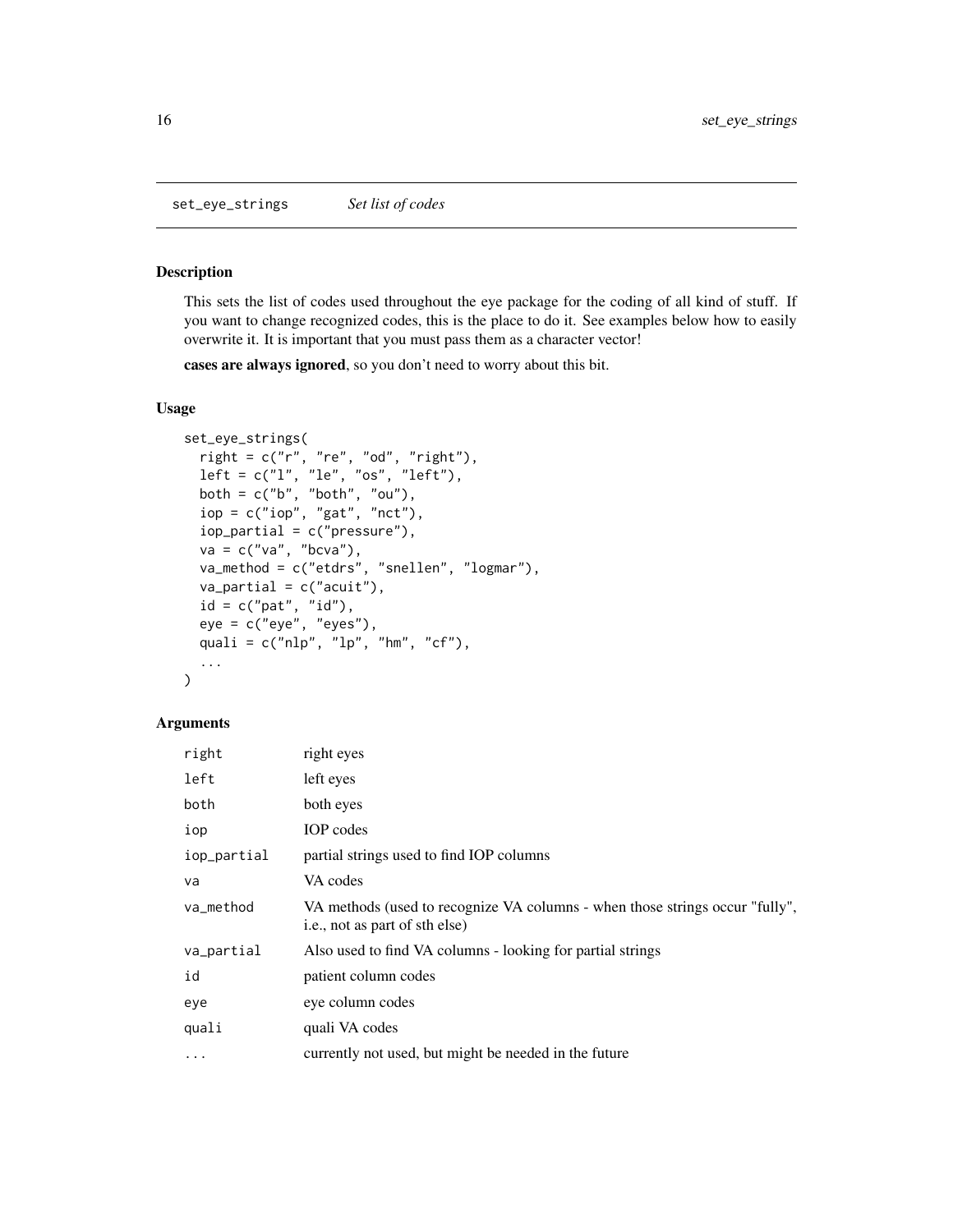## <span id="page-16-0"></span>snellen\_steps 17

#### Examples

```
# To expand recognized codes for eyes, e.g. if you want to use French names
set_eye_strings(right = c("droit", "od"), left = c("gauche", "og"))
```

```
# To restore the defaults, simply call set_eye_strings empty
set_eye_strings()
```
<span id="page-16-2"></span>snellen\_steps *Convert plus minus entries*

## Description

Convert plus minus entries

## Usage

snellensteps(x, smallstep)

## Arguments

|           | Vector with VA entries of class snellen - needs to be in format xx/yy |
|-----------|-----------------------------------------------------------------------|
| smallstep | if plusminus shall be considered as logmar equivalent                 |

## Value

character vector of Snellen entries

## See Also

https://en.wikipedia.org/wiki/Psychometric\_function Other VA converter: [VAwrapper](#page-19-1), [plausibility\\_methods](#page-0-0), [va\\_methods](#page-0-0), [va\\_mixed\(](#page-20-1)), [va\(](#page-16-1)), [which\\_va\(](#page-0-0))

<span id="page-16-1"></span>va *Visual acuity notation conversion*

#### Description

Cleans and converts visual acuity notations (classes) between Snellen (decimal, meter and feet), ETDRS, and logMAR.

```
va(x, from = NULL, to = NULL, type = "ft", smallstep = FALSE, noplus = FALSE)
```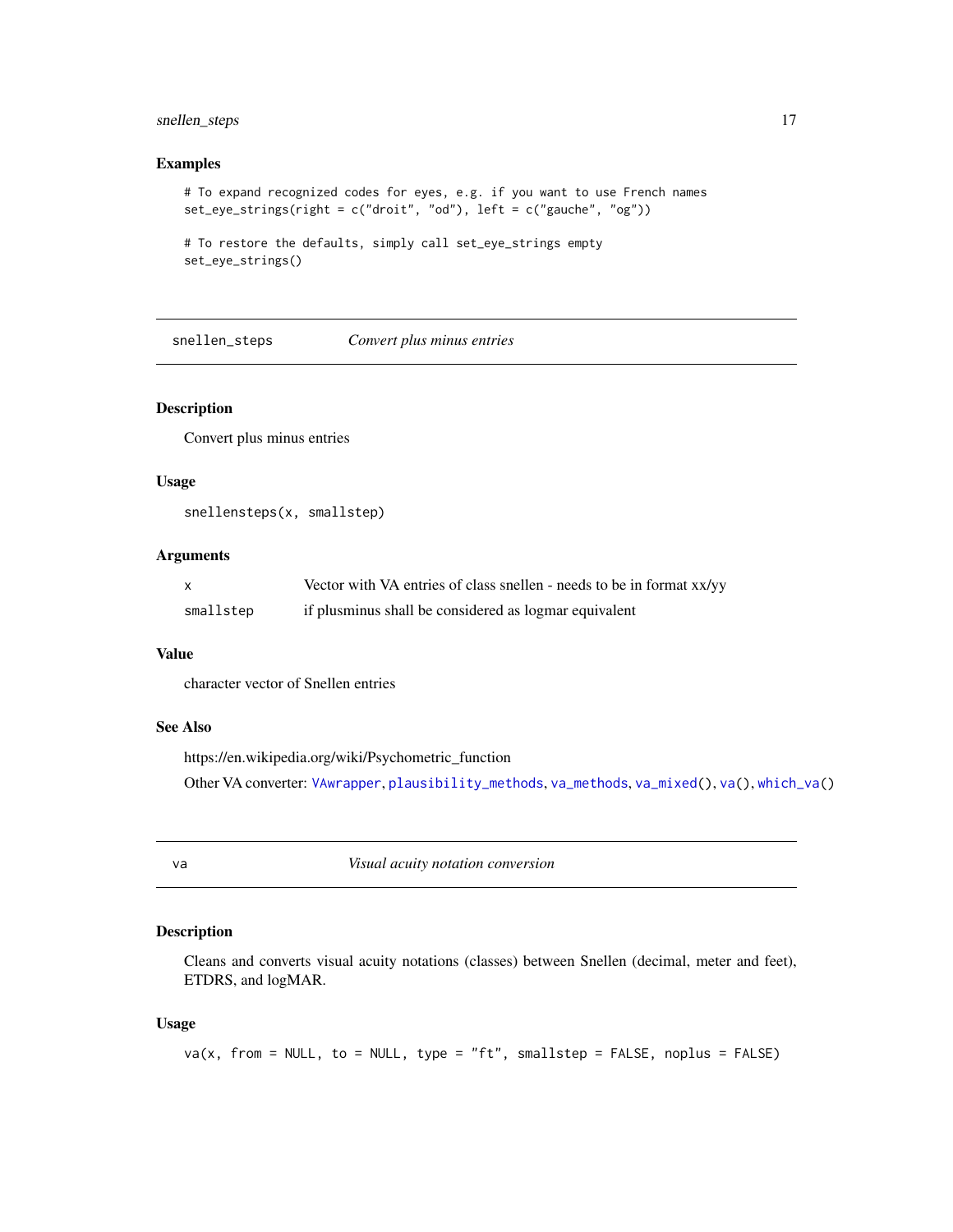| X         | Vector with visual acuity entries. Must be atomic. Snellen fractions need to be<br>entered with "/"                                                                                                 |
|-----------|-----------------------------------------------------------------------------------------------------------------------------------------------------------------------------------------------------|
| from      | will force to evaluate from which notation to convert - Must be "etdrs", "logmar",<br>"snellen" or "snellendec". Ignored if the value should not be plausible.                                      |
| to        | To which class to convert. "etdrs", "logmar" or "snellen" - any case allowed. If<br>NULL (default), will simply "clean up" VA entries. This may then result in a<br>vector of "mixed" VA notations. |
| type      | To which Snellen notation to convert: "m", "dec" or "ft"                                                                                                                                            |
| smallstep | how +/- entries are evaluated. FALSE: increase/decrease Snellen fractions by<br>lines. TRUE: plus/minus entries equivalent to 0.02 logmar                                                           |
| noplus    | ignoring plus/minus entries and just returning the snellen fraction. This over-<br>rides the smallstep argument.                                                                                    |

## Value

vector of va class. See also "VA classes"

#### VA conversion

- logMAR to ETDRS: logMAR rounded to the first digit and converted with the visual acuity chart (see section VA chart)
- Snellen to  $logMAR$ :  $logMAR = -1 * log10(snellen frac)$
- Snellen to ETDRS: ETDRS =  $85 + 50 * log10$ (snellen\_frac) doi: [10.1097/iae.0b013e3181d87e04](https://doi.org/10.1097/iae.0b013e3181d87e04)
- ETDRS to logMAR:  $logMAR = -0.02$  \* etdrs + 1.7 Beck et al. doi:  $10.1016/s00029394(02)01825$  $10.1016/s00029394(02)01825$ -[1](https://doi.org/10.1016/s0002-9394(02)01825-1)
- Hand movements and counting fingers are converted following Schulze-Bonsel et al. https://doi.org/10.1167/iovs.05-0981
- (No) light perception are converted following the suggestions by [Michael Bach](https://michaelbach.de/sci/acuity.html)

#### Qualitative visual acuity entries

In order to calculate with qualitative entries counting fingers, hand movement and (no) perception of light, use logMAR ! Qualitative visual acuity lower than counting fingers is assigned 0 ETDRS letter, in order to keep it as a measurement (not: NA). It is very difficult to justify a "negative" letter score in a test which only has a specific range (0-100).

• To Snellen: Although there seems to be no good statistical reason to convert back to Snellen, it is a very natural thing to eye specialists to think in Snellen. A conversion to snellen gives a good gauge of how the visual acuity for the patients are. However, back-conversion should not be considered an exact science and any attempt to use formulas will result in very weird Snellen values that have no correspondence to common charts. Therefore, Snellen matching the nearest ETDRS and logMAR value in the VA chart are used.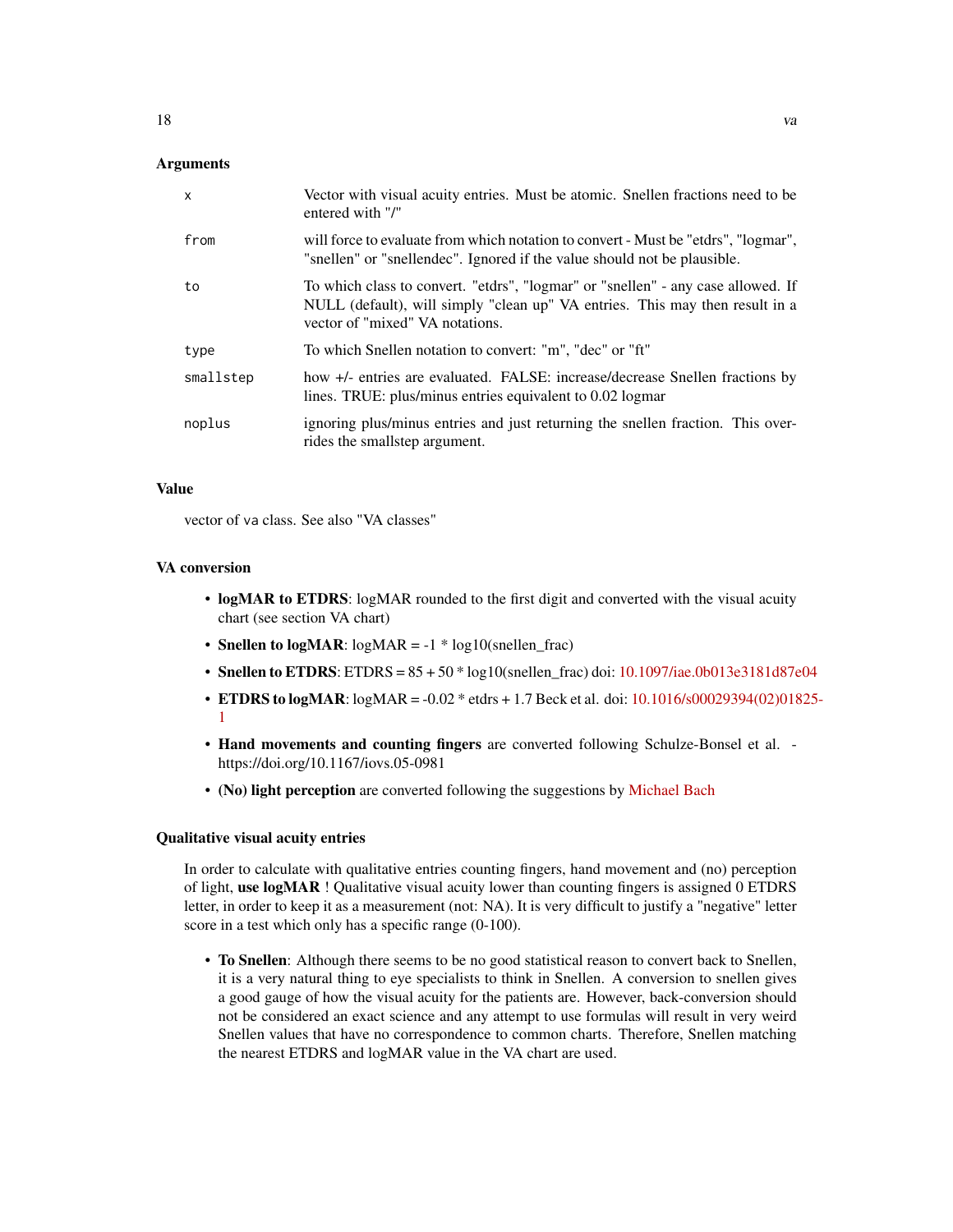<span id="page-18-0"></span>You can find with eye:::va\_chart. This chart and VA conversion formulas are based on charts in Holladay et al.doi: [10.1016/j.jcrs.2004.01.014,](https://doi.org/10.1016/j.jcrs.2004.01.014) Beck et al. doi: [10.1016/s00029394\(02\)018251B](https://doi.org/10.1016/s0002-9394(02)01825-1)eck et al., and Gregori et al.doi: [10.1097/iae.0b013e3181d87e04.](https://doi.org/10.1097/iae.0b013e3181d87e04) The etdrs values for NLP and PL are deliberately set at those values because they are unlikely to happen by chance as a wrong entry (and as integers), and it has internal reasons that make conversion easier.

## Accepted VA formats / Plausibility checks

- Snellen fractions (meter/ feet) need to be entered as fraction with "/". Any fractions allowed. You can get creative with your snellens. see "Examples"
- ETDRS must be integer-equivalent between 0 and 100 (integer equivalent means, it can also be a character vector)
- logMAR must be  $-0.3 \le x \le 3.0$
- Snellen decimal must be  $0 < x < 2$
- Qualitative must be either of PL, LP, NLP, NPL, HM, CF (any case allowed)
- Plausibility checks are performed for the automatically or manually defined notation.
- Any element which is implausible/ not recognized will be converted to NA

#### Entries with mixed VA notations

Use [va\\_mixed](#page-20-1) instead.

## Snellen "+/-" entries

By default, plus/minus entries are evaluated as intended by the test design: Snellen fractions increase/decrease only by lines.

- if entry -2 to +2 : take same Snellen value - if < -2 : take Snellen value one line below - if > +2 : take Snellen value one line above

If smallstep = TRUE, each snellen optotype will be considered equivalent to 0.02 logmar (assuming 5 letters in a row in a chart)

#### VA cleaning

For more details see [clean\\_va\(\)](#page-4-2)

- 1. NA is assigned to strings such as "." or "", "n/a" or " "
- 2. notation for qualitative entries is simplified.

## VA classes

convertVA returns a vector of three classes:

- 1. va
- 2. One of snellen, snellendec, logmar, etdrs or quali.
- 3. Either of character (for Snellen, snellendec, and qualitative), numeric (for logMAR), or integer (for ETDRS).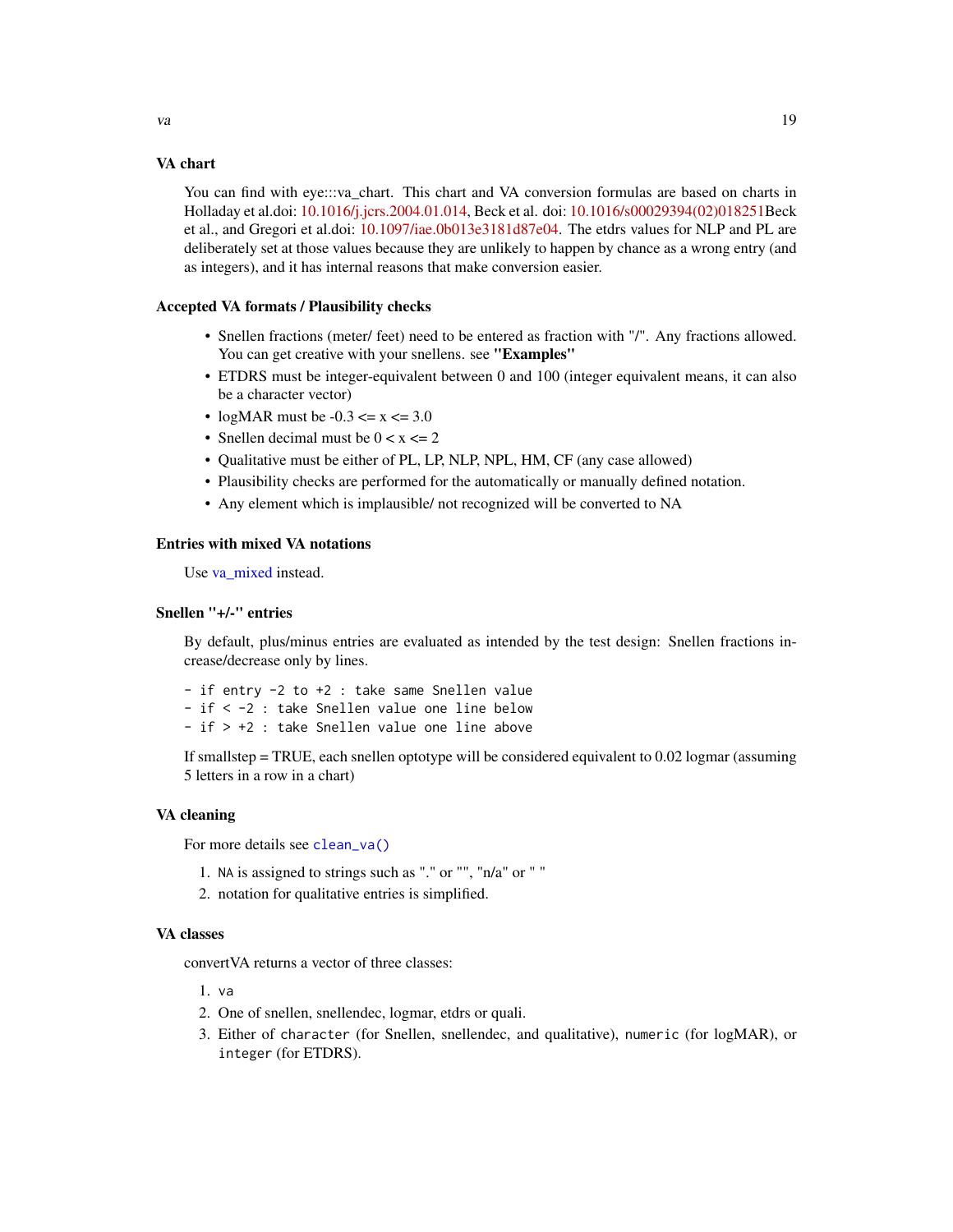## See Also

Other Ophthalmic functions: [va\\_mixed\(](#page-20-1))

Other VA converter: [VAwrapper](#page-19-1), [plausibility\\_methods](#page-0-0), [snellen\\_steps](#page-16-2), [va\\_methods](#page-0-0), [va\\_mixed\(](#page-20-1)), [which\\_va\(](#page-0-0))

Other VA cleaner: [clean\\_va\(](#page-4-2))

## Examples

```
## will automatically detect VA class and convert to logMAR by default
## ETDRS letters
x \leq -c(23, 56, 74, 58)va(x)## ... or convert to snellen
va(x, to = "smallen")## snellen, mixed with categories. Also dealing with those "plus/minus" entries
va(c("NLP", "NPL", "PL", "LP", "HM", "CF", "6/60", "20/200", "6/9",
"20/40", "20/40+3", "20/50-2"))
## A mix of notations is also possible
x <- c("NLP", "0.8", "34", "3/60", "2/200", "20/40+3", "20/50-2")
va(x)## Any fraction is possible, and empty values
x \leq -c("CF", "3/60", "2/200", "", "20/40+3", "."", " "va(x)## but this not any fraction when converting from one class to the other
x <- c("3/60", "2/200", "6/60", "20/200", "6/9")
va(x, to="s snellen", type = "m")
```
<span id="page-19-1"></span>

VAwrapper *VA conversion wrapper*

#### Description

Simple convenience wrapper around [va](#page-16-1) to get desired VA class

#### Usage

 $to$  $logmar(x, \ldots)$  $to\_etdrs(x, \ldots)$ to\_snellen(x, ...)  $as\_{logmar}(x, \ldots)$ 

<span id="page-19-0"></span>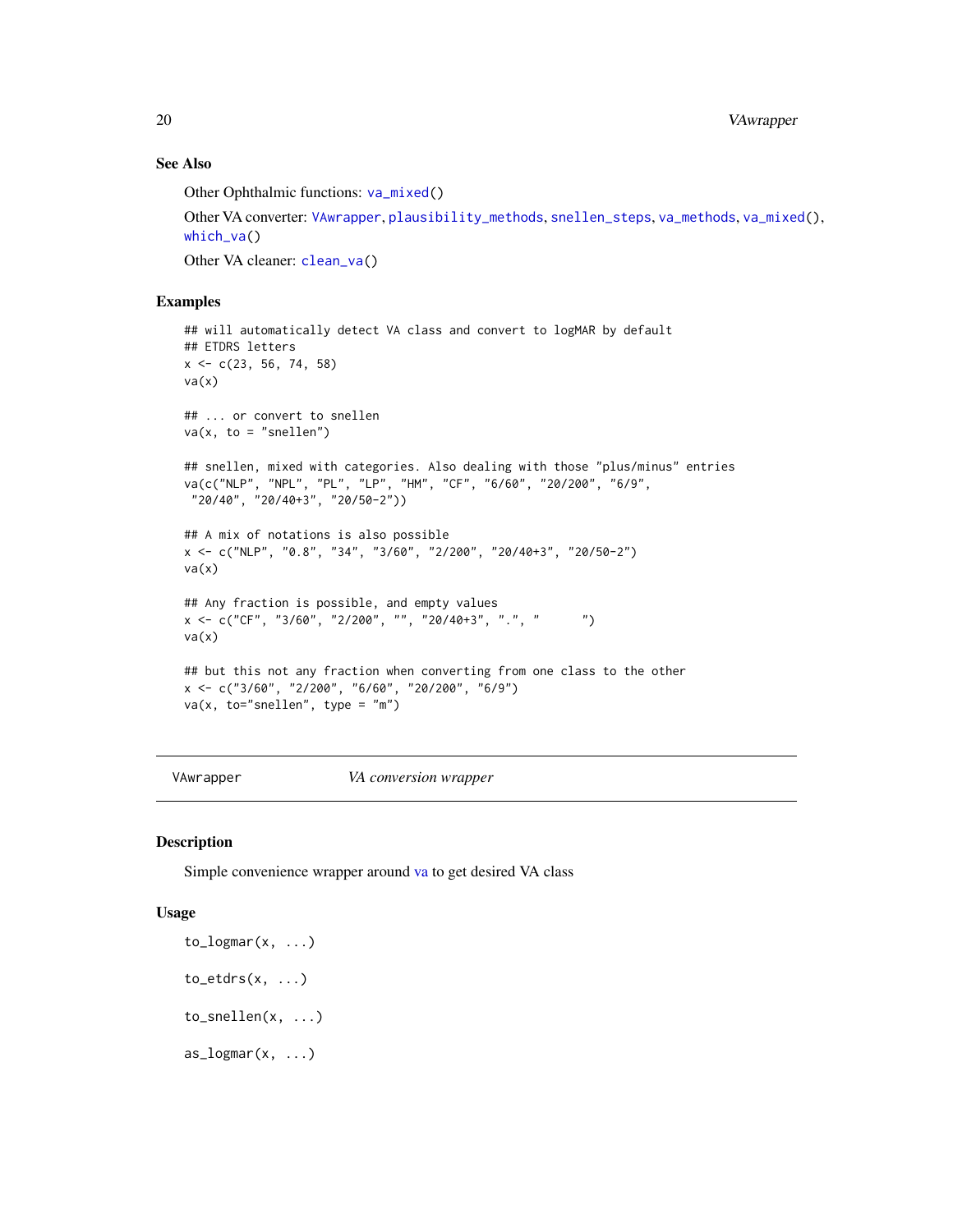<span id="page-20-0"></span> $as\_etdrs(x, \ldots)$  $as\_smallen(x, ...)$ 

#### Arguments

| X | vector of visual acuities |
|---|---------------------------|
| . | parameters passed to va   |

## Value

vector with visual acuity of class as\_(...) or to\_(...) See also [convertVA:](#page-0-0) "VA classes"

#### VA conversion

For details see [va](#page-16-1) and [convertVA](#page-0-0)

#### See Also

Other VA converter: [plausibility\\_methods](#page-0-0), [snellen\\_steps](#page-16-2), [va\\_methods](#page-0-0), [va\\_mixed\(](#page-20-1)), [va\(](#page-16-1)), [which\\_va\(](#page-0-0))

#### Examples

```
x <- c(23, 56, 74, 58) ## ETDRS letters
to_logmar(x)
to_snellen(x)
to\_smallen(x, type = "dec")x <- c("NLP", "0.8", "34", "3/60", "2/200", "20/50", " ", ".", "-", "NULL")
to_snellen(x, from = "snellendec")
to_snellen(x, from = "etdrs")
to_snellen(x, from = "logmar")
```
<span id="page-20-1"></span>va\_mixed *VA classes*

## Description

va\_mixed is a wrapper around [va](#page-16-1) on all possible VA notations. By default, c("snellen", "etdrs", "logmar", "snellendec") will be converted - in that order! For tricky cases see details and examples. Note that va\_mixed will not give nice messages which values are transformed from which notation, and which values were replaced with NA.

#### Usage

va\_mixed(x, to, possible)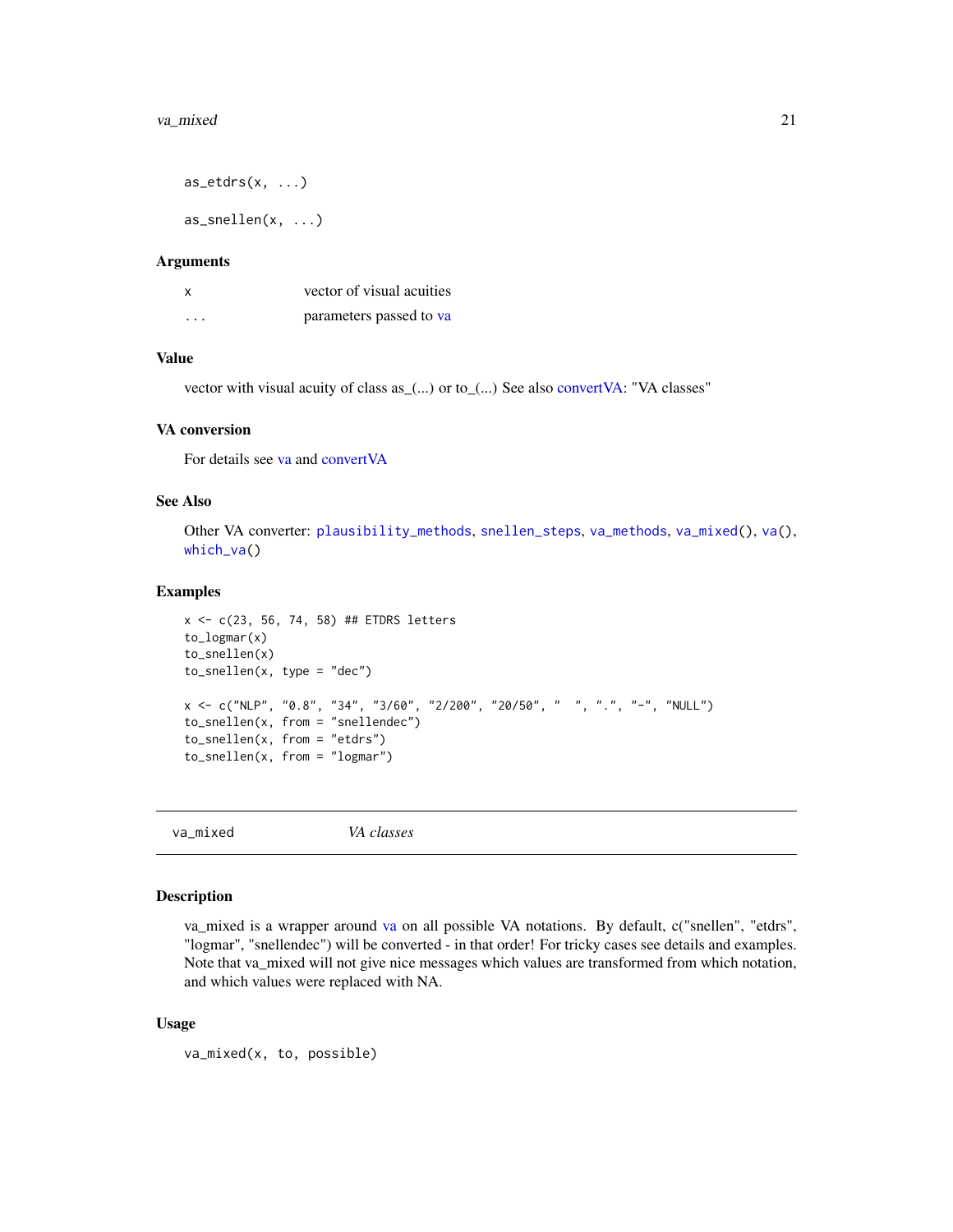#### <span id="page-21-0"></span>Arguments

|          | vector with mixed VA entries                                        |
|----------|---------------------------------------------------------------------|
| to       | to which notation to be converted                                   |
| possible | which possible VA notations - and the precedence given, see details |

#### Details

Mixed entries are challenging, but unfortunately seem to occur in real life data. It will be fairly individual what you have in yours, but it should hopefully not happen that you have *all* possible notations. Snellen fractions are usually not challenging because they contain a "/", thus are easy to recognize.

Most problematic are values between 0 and 3, in particular full integers - this can be EDTRS, snellen decimal notation or logmar. If your data doesn't have snellen decimal notation, specify this with "possible", e.g. with possible =  $c$  ("snellen", "etdrs", "logmar"). If you know that you don't have any ETDRS value less than 4, you can safely give precedence to logmar instead, like this: possible = c("snellen","logmar","etdrs") @examples

#### awfully mixed notation!! (and note the wrong -1 value)

 $x < c(NA, "nlp", 1:2, 1.1, -1, "20/40", "4/6", "6/1000", 34)$  va\_mixed(x, to = "snellen")

#### "I only have snellen and snellen decimal notation in my data"

va\_mixed(x, to = "snellen", possible =  $c("snellen", "snellendec"))$ 

## "I have snellen, logmar and etdrs in my data, and there is no etdrs value

less than 4" va\_mixed(x, to = "snellen", possible =  $c$ ("snellen", "logmar", "etdrs"))

## See Also

Other Ophthalmic functions: [va\(](#page-16-1))

Other VA converter: [VAwrapper](#page-19-1), [plausibility\\_methods](#page-0-0), [snellen\\_steps](#page-16-2), [va\\_methods](#page-0-0), [va\(](#page-16-1)), [which\\_va\(](#page-0-0))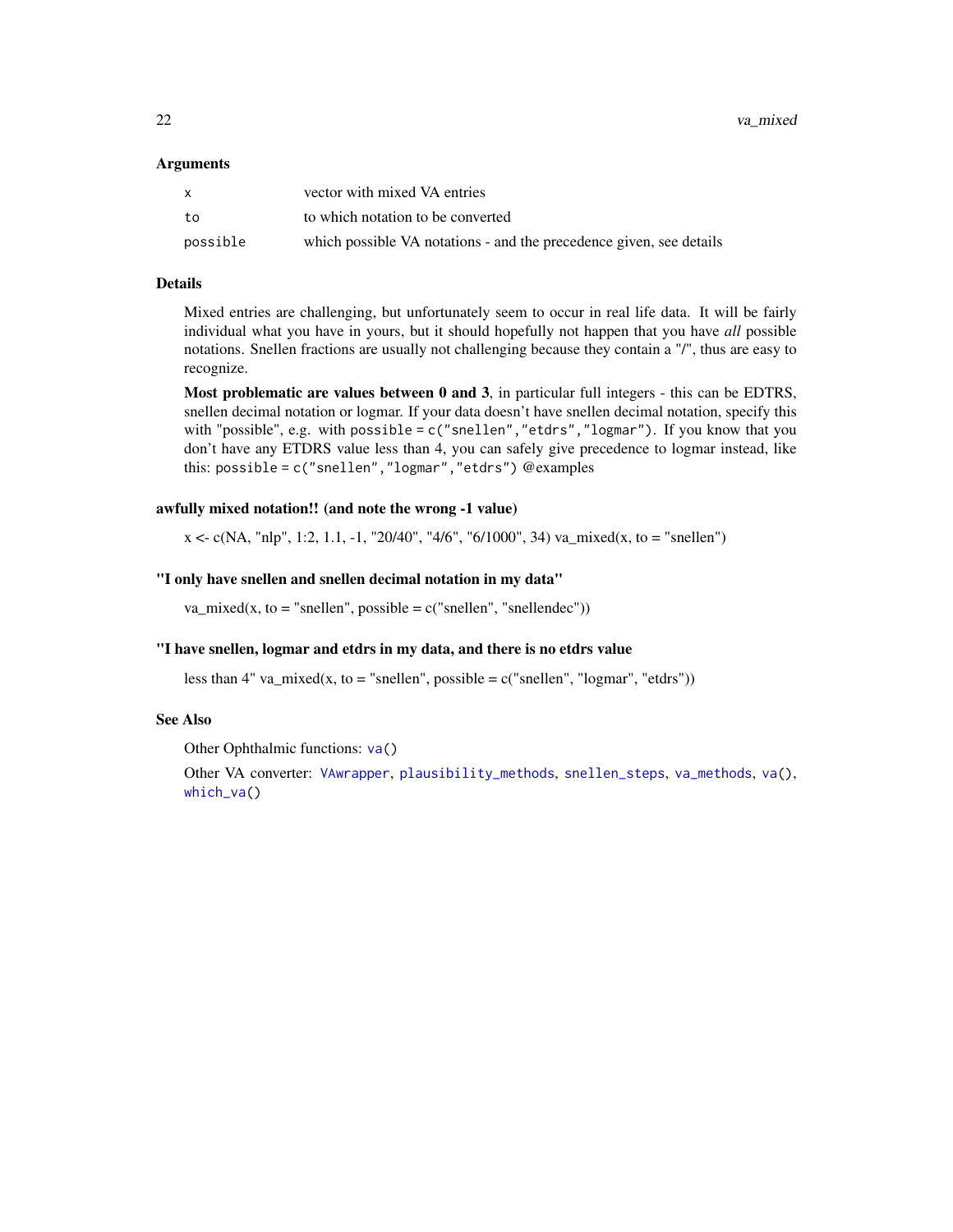# <span id="page-22-0"></span>Index

∗ Ophthalmic functions va , [17](#page-16-0) va\_mixed , [21](#page-20-0) ∗ VA cleaner clean\_va , [5](#page-4-0) va , [17](#page-16-0) ∗ VA converter snellen\_steps , [17](#page-16-0) va , [17](#page-16-0) va\_mixed , [21](#page-20-0) VAwrapper, [20](#page-19-0) ∗ convenience functions getage , [7](#page-6-0) ∗ eye core functions eyes , [5](#page-4-0) ∗ internals parse\_snellen , [11](#page-10-0) snellen\_steps , [17](#page-16-0) ∗ revealer reveal , [14](#page-13-0) reveal\_methods , [15](#page-14-0) ∗ string matching functions recodeye , [12](#page-11-0) as\_etdrs *(*VAwrapper *)* , [20](#page-19-0) as\_logmar *(*VAwrapper *)* , [20](#page-19-0) as\_snellen *(*VAwrapper *)* , [20](#page-19-0) blink , [2](#page-1-0) clean\_va , [5](#page-4-0) , *[20](#page-19-0)* clean\_va() , *[19](#page-18-0)* cleanVA *(*clean\_va *)* , [5](#page-4-0) convertVA , *[21](#page-20-0)* eye\_codes , *[10](#page-9-0)* eyes, *[3](#page-2-0)*, [5](#page-4-0), [6](#page-5-0) eyestr *(*eyes *)* , [5](#page-4-0) getage , [7](#page-6-0)

getElem , *[13](#page-12-0)*

hyperop, <mark>[8](#page-7-0)</mark>

myop , *[3](#page-2-0)* , [9](#page-8-0) myop() , *[9](#page-8-0)* myop\_pivot , *[10](#page-9-0)* myop\_rename , *[10](#page-9-0)* myopic *(*myop *)* , [9](#page-8-0) myopizer , *[10](#page-9-0)* parse\_snellen , [11](#page-10-0) plausibility\_methods , *[17](#page-16-0)* , *[20](#page-19-0)[–22](#page-21-0)* print.blink *(*print\_methods *)* , [11](#page-10-0) print.default , *[12](#page-11-0)* print.etdrs *(*print\_methods *)* , [11](#page-10-0) print.eyes *(*print\_methods *)* , [11](#page-10-0) print.eyes\_details *(*print\_methods *)* , [11](#page-10-0) print.logmar *(*print\_methods *)* , [11](#page-10-0) print.snellen *(*print\_methods *)* , [11](#page-10-0) print\_methods , [11](#page-10-0)

recodeye , *[6,](#page-5-0) [7](#page-6-0)* , [12](#page-11-0) remCols , *[4](#page-3-0)* reveal , *[3](#page-2-0)* , [14](#page-13-0) , *[15](#page-14-0)* reveal\_methods , *[14](#page-13-0)* , [15](#page-14-0) reveal\_split , *[14](#page-13-0) , [15](#page-14-0)* revealEye *(*reveal\_methods *)* , [15](#page-14-0)

set\_eye\_strings , *[6](#page-5-0)* , *[13](#page-12-0)* , [16](#page-15-0) snellen\_steps , [17](#page-16-0) , *[20](#page-19-0)[–22](#page-21-0)* snellensteps *(*snellen\_steps *)* , [17](#page-16-0) sort\_substr , *[13](#page-12-0)* sort\_substr() , *[10](#page-9-0)* str\_search , *[13](#page-12-0)*

tibble::tibble , *[9](#page-8-0) , [10](#page-9-0)* tidyNA , *[5](#page-4-0)* tidyr::pivot\_longer() , *[9](#page-8-0)* tidyr::pivot\_wider() , *[9](#page-8-0)* to\_etdrs *(*VAwrapper *)* , [20](#page-19-0) to\_logmar *(*VAwrapper *)* , [20](#page-19-0) to\_snellen *(*VAwrapper *)* , [20](#page-19-0)